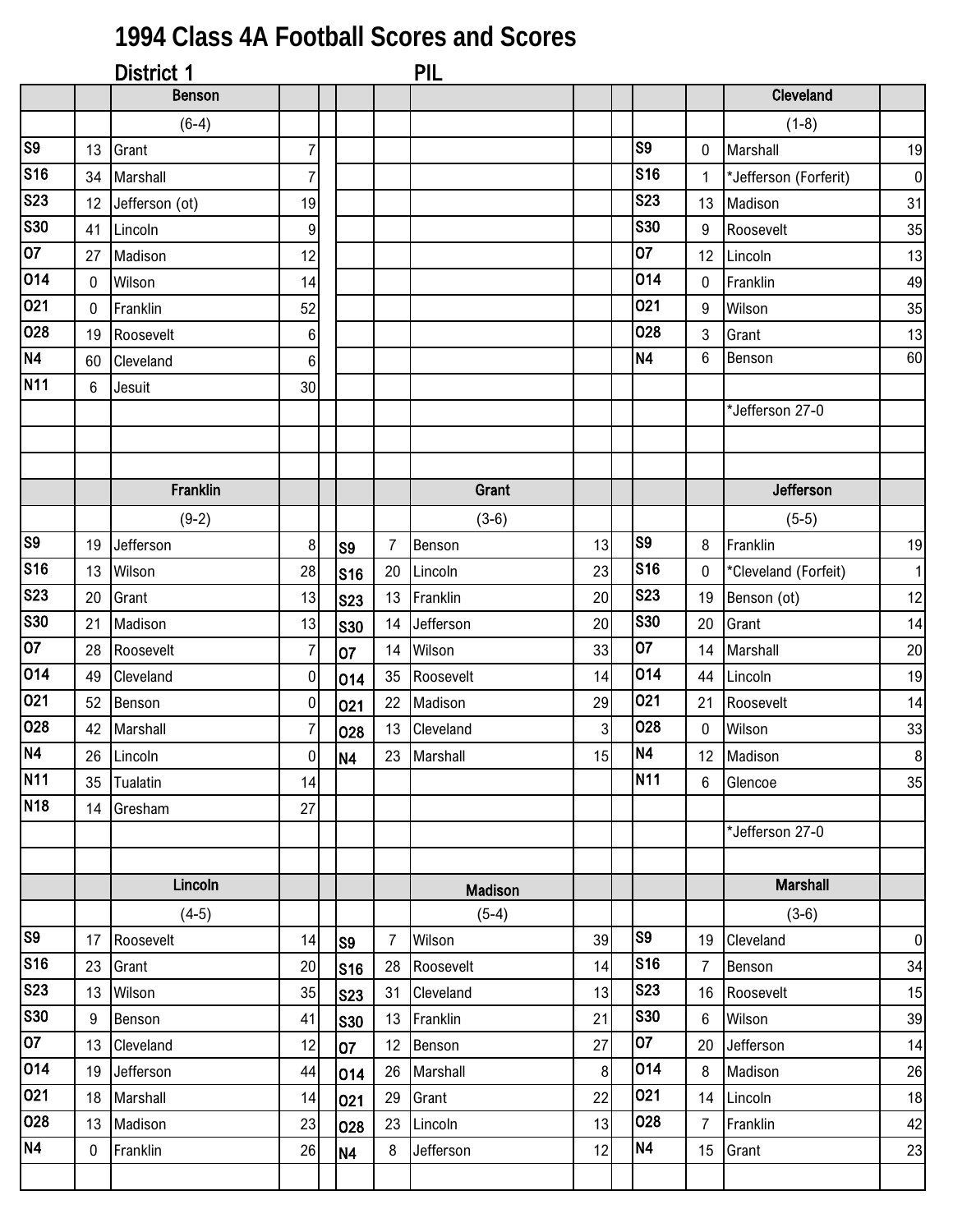|                        |                | Roosevelt         |                |                |                |                  |                |                 |    | Wilson           |                  |
|------------------------|----------------|-------------------|----------------|----------------|----------------|------------------|----------------|-----------------|----|------------------|------------------|
|                        |                | $(1-8)$           |                |                |                |                  |                |                 |    | $(10-1)$         |                  |
| $\overline{\text{S9}}$ | 14             | Lincoln           | 17             |                |                |                  |                | S <sub>9</sub>  | 39 | Madison          | $\boldsymbol{7}$ |
| <b>S16</b>             | 14             | Madison           | 28             |                |                |                  |                | <b>S16</b>      | 28 | Franklin         | 13               |
| <b>S23</b>             | 15             | Marshall          | 16             |                |                |                  |                | <b>S23</b>      | 35 | Lincoln          | 13               |
| <b>S30</b>             | 35             | Cleveland         | 9              |                |                |                  |                | <b>S30</b>      | 39 | Marshall         | $\boldsymbol{6}$ |
| $\overline{07}$        | $\overline{7}$ | Franklin          | 28             |                |                |                  |                | 07              | 33 | Grant            | 14               |
| 014                    | 14             | Grant             | 35             |                |                |                  |                | 014             | 14 | Benson           | $\boldsymbol{0}$ |
| 021                    | 14             | Jefferson         | 21             |                |                |                  |                | 021             | 35 | Cleveland        | $\boldsymbol{9}$ |
| 028                    | 6              | Benson            | 19             |                |                |                  |                | 028             | 33 | Jefferson        | $\pmb{0}$        |
| <b>N4</b>              | 14             | Wilson            | 33             |                |                |                  |                | N4              | 33 | Roosevelt        | 14               |
|                        |                |                   |                |                |                |                  |                | <b>N11</b>      | 26 | Hillsboro        | 24               |
|                        |                |                   |                |                |                |                  |                | <b>N18</b>      | 21 | Canby            | 28               |
|                        |                |                   |                |                |                |                  |                |                 |    |                  |                  |
|                        |                | <b>District 2</b> |                |                |                | Metro            |                |                 |    |                  |                  |
|                        |                | Aloha             |                |                |                | <b>Beaverton</b> |                |                 |    | Glencoe          |                  |
|                        |                | $(3-6)$           |                |                |                | $(5-5)$          |                |                 |    | $(14-0)$         |                  |
| S <sub>9</sub>         | 6              | Tualatin          | 26             | S <sub>9</sub> | 20             | Newberg (5 ot)   | 14             | S <sub>9</sub>  | 34 | Lakeridge        | 13               |
| S16                    | 48             | Putnam            | 14             | <b>S16</b>     | 30             | Bend             | 15             | <b>S16</b>      | 33 | Reynolds         | $\pmb{0}$        |
| <b>S23</b>             | 20             | Glencoe           | 48             | <b>S23</b>     | 42             | Tigard           | $\overline{7}$ | <b>S23</b>      | 48 | Aloha            | $20\,$           |
| <b>S30</b>             | 6              | Jesuit            | 35             | <b>S30</b>     | $\overline{7}$ | Sunset           | 20             | <b>S30</b>      | 23 | Hillsboro        | $\boldsymbol{9}$ |
| $\overline{07}$        | 36             | Tigard            | 15             | 07             | 14             | Glencoe          | 28             | $\overline{07}$ | 28 | Beaverton        | 14               |
| 014                    | 15             | Hillsboro         | 20             | 014            | $6\phantom{1}$ | Jesuit           | 51             | 014             | 41 | David Douglas    | $\boldsymbol{6}$ |
| 021                    | 14             | Sunset            | $\overline{7}$ | 021            | 24             | Lake Oswego      | 28             | 021             | 32 | Jesuit           | 25               |
| 028                    | 6              | Silverton         | $\overline{7}$ | 028            | 13             | Hillsboro        | $\overline{0}$ | 028             | 35 | Sunset           | $\overline{7}$   |
| N <sub>4</sub>         | 19             | Beaverton         | 43             | N <sub>4</sub> | 43             | Aloha            | 19             | <b>N4</b>       | 41 | Tigard           | 14               |
|                        |                |                   |                | <b>N11</b>     |                | 7 Gresham        | 12             | N <sub>11</sub> |    | 35 Jefferson     | $\,6\,$          |
|                        |                |                   |                |                |                |                  |                | <b>N18</b>      |    | 14 Sheldon       | $\pmb{0}$        |
|                        |                |                   |                |                |                |                  |                | N <sub>25</sub> |    | 34 Redmond       | $\bf 8$          |
|                        |                |                   |                |                |                |                  |                | D <sub>2</sub>  | 48 | <b>West Linn</b> | 26               |
|                        |                |                   |                |                |                |                  |                | D9              | 28 | Marshfield       | 17               |
|                        |                |                   |                |                |                |                  |                |                 |    |                  |                  |
|                        |                | <b>Hillsboro</b>  |                |                |                |                  |                |                 |    | <b>Jesuit</b>    |                  |
|                        |                | $(5-5)$           |                |                |                |                  |                |                 |    | $(9-2)$          |                  |
| S <sub>9</sub>         |                | 14 Lake Oswego    | 17             |                |                |                  |                | S <sub>9</sub>  | 25 | Oregon City      | 16               |
| S <sub>16</sub>        |                | 28 McMinnville    | 14             |                |                |                  |                | <b>S16</b>      | 33 | Hudson's Bay-WA  | 26               |
| <b>S23</b>             |                | 15 Canby          | $\overline{0}$ |                |                |                  |                | <b>S23</b>      | 34 | Sunset           | 14               |
| <b>S30</b>             | 9              | Glencoe           | 23             |                |                |                  |                | <b>S30</b>      | 35 | Aloha            | $\,6\,$          |
| $\overline{07}$        |                | 12 Sunset         | 10             |                |                |                  |                | 07              |    | 44 Sandy         | $\pmb{0}$        |
| 014                    | 20             | Aloha             | 15             |                |                |                  |                | 014             | 51 | Beaverton        | $\,6\,$          |
| 021                    |                | 34 Tigard         | $\overline{7}$ |                |                |                  |                | 021             | 25 | Glencoe          | 32               |
| 028                    | $\mathbf 0$    | Beaverton         | 13             |                |                |                  |                | 028             | 29 | <b>Tigard</b>    | $\boldsymbol{7}$ |
| N4                     | $\mathbf 0$    | Jesuit            | 31             |                |                |                  |                | N4              | 31 | Hillsboro        | $\pmb{0}$        |
| <b>N11</b>             |                | 24 Wilson         | 26             |                |                |                  |                | <b>N11</b>      | 30 | Benson           | $\boldsymbol{6}$ |
|                        |                |                   |                |                |                |                  |                | <b>N18</b>      | 20 | Marshfield       | $26\,$           |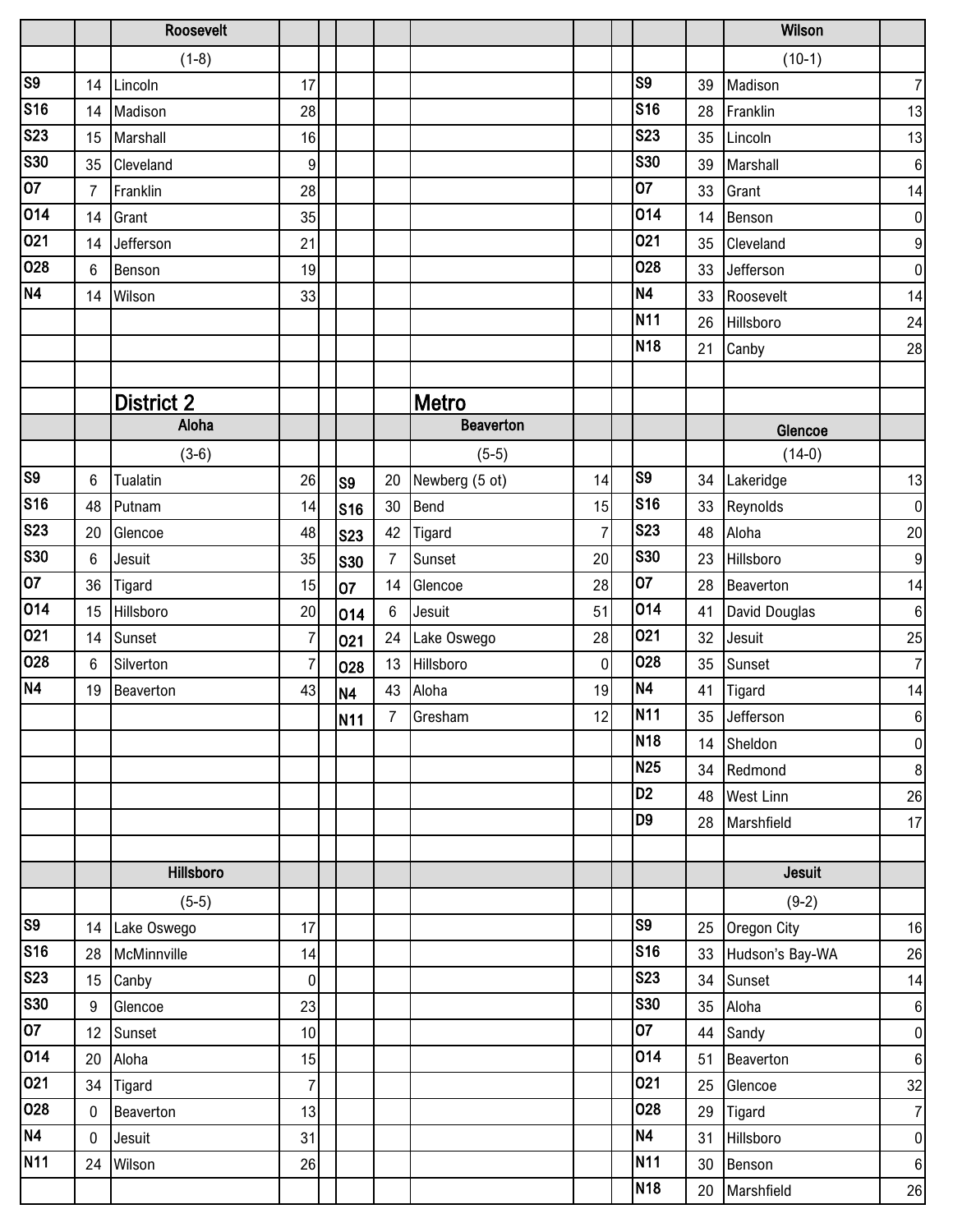|                        |                | <b>Sunset</b>            |                |                |                | <b>Tigard</b>            |                 |                        |                  | Westview                 |                |
|------------------------|----------------|--------------------------|----------------|----------------|----------------|--------------------------|-----------------|------------------------|------------------|--------------------------|----------------|
|                        |                | $(3-6)$                  |                |                |                | $(0-9)$                  |                 |                        |                  | $(5-4)$                  |                |
| S <sub>9</sub>         | 23             | <b>Forest Grove</b>      | 13             | S <sub>9</sub> | 12             | La Grande                | 14              | S <sub>2</sub>         | 41               | Parkrose                 | $\,6\,$        |
| <b>S16</b>             | 12             | <b>West Linn</b>         | 27             | <b>S16</b>     | $6\phantom{1}$ | <b>Dallas</b>            | 24              | S <sub>9</sub>         | 35               | St.Helens                | 32             |
| <b>S23</b>             | 14             | Jesuit                   | 34             | <b>S23</b>     | $\overline{7}$ | Beaverton                | 42              | <b>S16</b>             | 9                | <b>Banks</b>             | $\,6\,$        |
| <b>S30</b>             | 20             | Beaverton                | $\overline{7}$ | <b>S30</b>     | 14             | <b>Hood River Valley</b> | 28              | <b>S23</b>             | $\overline{7}$   | Putnam                   | $\pmb{0}$      |
| $\overline{07}$        | 10             | Hillsboro                | 12             | 07             | 15             | Aloha                    | 36              | <b>S30</b>             | 25               | Sunnyside (WA)           | $\,8\,$        |
| 014                    | 21             | Tigard                   | 14             | 014            | 14             | Sunset                   | 21              | 07                     | 19               | <b>Forest Grove</b>      | 28             |
| 021                    | $\overline{7}$ | Aloha                    | 14             | 021            | $\overline{7}$ | Hillsboro                | 34              | 014                    | 6                | McMinnville              | $\overline{7}$ |
| 028                    | $\overline{7}$ | Glencoe                  | 35             | 028            | $\overline{7}$ | Jesuit                   | 29              | 021                    | 12               | <b>Dallas</b>            | 21             |
| N <sub>4</sub>         | 23             | <b>Barlow</b>            | 29             | <b>N4</b>      | 14             | Glencoe                  | 31              | 028                    | 21               | Clackamas                | 35             |
|                        |                |                          |                |                |                |                          |                 |                        |                  | Independent              |                |
|                        |                |                          |                |                |                |                          |                 |                        |                  | <b>First Year</b>        |                |
|                        |                | <b>District 3</b>        |                |                |                | Mt. Hood                 |                 |                        |                  |                          |                |
|                        |                | <b>Barlow</b>            |                |                |                | Centennial               |                 |                        |                  | <b>Central Catholic</b>  |                |
|                        |                | $(7-3)$                  |                |                |                | $(4-5)$                  |                 |                        |                  | $(5-5)$                  |                |
| S <sub>9</sub>         | 62             | Parkrose                 | $\overline{0}$ | S <sub>9</sub> | 30             | Pendleton                | 52              | S <sub>2</sub>         | 13               | Roseburg                 | 31             |
| S <sub>16</sub>        | 42             | Centennial               | 21             | <b>S16</b>     | 21             | <b>Barlow</b>            | 42              | $\overline{\text{S9}}$ | 12               | David Douglas            | 31             |
| <b>S23</b>             | 17             | <b>Central Catholic</b>  | 21             | <b>S23</b>     | 34             | Sandy (ot)               | 40              | <b>S16</b>             | 20               | <b>Hood River Valley</b> | $\overline{c}$ |
| <b>S30</b>             | 27             | Sandy                    | $\overline{0}$ | <b>S30</b>     | 34             | Parkrose                 | $\overline{7}$  | <b>S23</b>             | 21               | Barlow                   | 17             |
| $\overline{07}$        | 27             | <b>Hood River Valley</b> | 20             | 07             | 19             | Reynolds                 | 13              | <b>S30</b>             | 22               | Gresham                  | 23             |
| 014                    | 21             | Reynolds                 | $\overline{7}$ | 014            | 27             | <b>Central Catholic</b>  | 25              | 07                     | 56               | Parkrose                 | $\pmb{0}$      |
| 021                    | 24             | Gresham                  | 28             | 021            | 41             | David Douglas            | 21              | 014                    | 25               | Centennial               | 27             |
| 028                    | 30             | David Douglas            | 6 <sup>1</sup> | 028            | 27             | <b>Hood River Valley</b> | 47              | 021                    |                  |                          |                |
| N <sub>4</sub>         | 29             | Sunset                   | 23             | <b>N4</b>      | 14             | Gresham                  | 34              | 028                    | 21               | Sandy                    | $\,6\,$        |
| N <sub>11</sub>        | $\overline{7}$ | <b>West Linn</b>         | 34             |                |                |                          |                 | <b>N4</b>              | 41               | Reynolds                 | $\bf 8$        |
|                        |                |                          |                |                |                |                          |                 | N <sub>11</sub>        | $\overline{7}$   | Sprague                  | 10             |
|                        |                |                          |                |                |                |                          |                 |                        |                  |                          |                |
|                        |                |                          |                |                |                |                          |                 |                        |                  |                          |                |
|                        |                | <b>David Douglas</b>     |                |                |                | Gresham                  |                 |                        |                  | <b>Hood River Valley</b> |                |
|                        |                | $(4-5)$                  |                |                |                | $(11-1)$                 |                 |                        |                  | $(3-6)$                  |                |
| $\overline{\text{S9}}$ | 31             | <b>Central Catholic</b>  | 12             | S <sub>9</sub> | 36             | Sandy                    | $6\phantom{.}6$ | S <sub>9</sub>         | $\mathbf 0$      | Reynolds                 | 21             |
| <b>S16</b>             | 28             | Sandy (ot)               | 34             | <b>S16</b>     | 55             | Parkrose                 | $\mathbf 0$     | <b>S16</b>             | $\overline{2}$   | <b>Central Catholic</b>  | 20             |
| <b>S23</b>             | 32             | <b>Hood River Valley</b> | 21             | <b>S23</b>     | 38             | Reynolds                 | 13              | <b>S23</b>             | 21               | David Douglas            | 32             |
| S30                    | 21             | Reynolds                 | 13             | <b>S30</b>     | 23             | <b>Central Catholic</b>  | 22              | <b>S30</b>             | 28               | Tigard                   | 14             |
| 07                     | $\overline{7}$ | Gresham                  | 28             | 07             | 28             | David Douglas            | $\overline{7}$  | 07                     | 20               | <b>Barlow</b>            | 27             |
| 014                    | 6              | Glencoe                  | 41             | 014            | 49             | <b>Hood River Valley</b> | 21              | 014                    | 21               | Gresham                  | 49             |
| 021                    | 21             | Centennial               | 41             | 021            | 28             | Barlow                   | 24              | 021                    | 35               | Parkrose                 | $\overline{7}$ |
| 028                    | 6              | <b>Barlow</b>            | 30             | 028            | 31             | Oregon City              | 14              | 028                    | 47               | Centennial               | 27             |
| N4                     | 41             | Parkrose                 | 8 <sup>1</sup> | N <sub>4</sub> | 34             | Centennial               | 14              | <b>N4</b>              | $\boldsymbol{0}$ | Sandy                    | 18             |
|                        |                |                          |                | <b>N11</b>     | 12             | Beaverton                | $\overline{7}$  |                        |                  |                          |                |
|                        |                |                          |                | <b>N18</b>     | 27             | Franklin                 | 14              |                        |                  |                          |                |
|                        |                |                          |                | <b>N25</b>     | 7              | Lakeridge                | 35              |                        |                  |                          |                |
|                        |                |                          |                |                |                |                          |                 |                        |                  |                          |                |
|                        |                |                          |                |                |                |                          |                 |                        |                  |                          |                |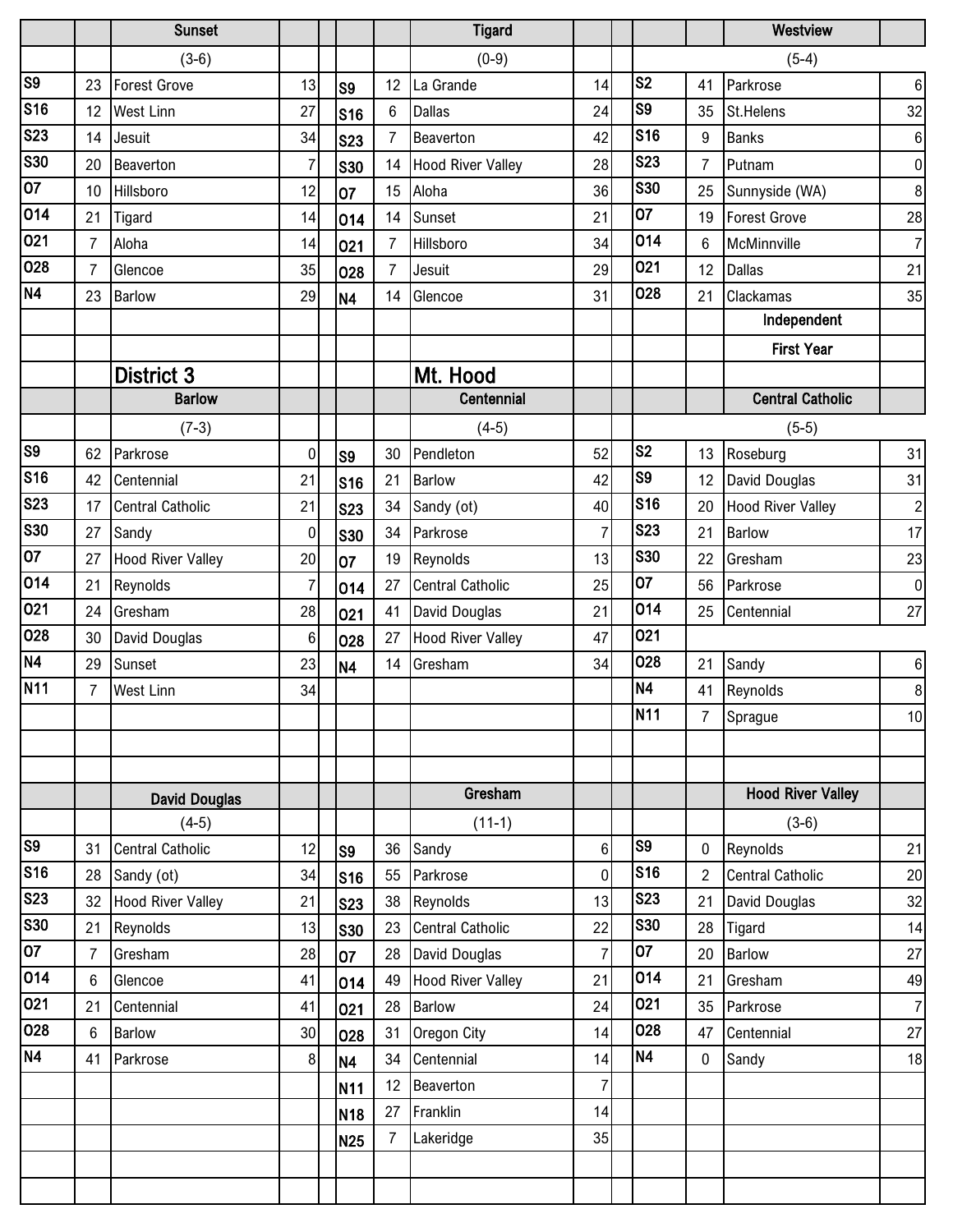|                         |                | Parkrose                    |                    |                |                | <b>Reynolds</b>          |                      |                |                 | Sandy                    |                  |
|-------------------------|----------------|-----------------------------|--------------------|----------------|----------------|--------------------------|----------------------|----------------|-----------------|--------------------------|------------------|
|                         |                | $(0-9)$                     |                    |                |                | $(2-7)$                  |                      |                |                 | $(5-5)$                  |                  |
| $\overline{\text{S2}}$  | 6              | Westview                    | 41                 | S <sub>9</sub> | 21             | <b>Hood River Valley</b> | $\mathbf 0$          | S <sub>9</sub> | 6               | Gresham                  | 36               |
| $\overline{\text{S9}}$  | 0              | Barlow                      | 62                 | <b>S16</b>     | 0              | Glencoe                  | 33                   | <b>S16</b>     | 34              | David Douglas (ot)       | 28               |
| S <sub>16</sub>         | $\mathbf 0$    | Gresham                     | 55                 | <b>S23</b>     | 13             | Gresham                  | 38                   | <b>S23</b>     | 40              | Centennial (ot)          | 34               |
| <b>S23</b>              |                |                             |                    | <b>S30</b>     | 13             | David Douglas            | 21                   | <b>S30</b>     | 20              | <b>Barlow</b>            | 27               |
| <b>S30</b>              | $\overline{7}$ | Centennial                  | 34                 | 07             | 13             | Centennial               | 19                   | 07             | 0               | Jesuit                   | 44               |
| 07                      | $\mathbf 0$    | <b>Central Catholic</b>     | 56                 | 014            | $\overline{7}$ | <b>Barlow</b>            | 21                   | 014            | 42              | Parkrose                 | $\overline{7}$   |
| 014                     | $\overline{7}$ | Sandy                       | 42                 | 021            | $\overline{7}$ | Sandy                    | $\overline{9}$       | 021            | 9               | Reynolds                 | $\overline{7}$   |
| 021                     | $\overline{7}$ | <b>Hood River Valley</b>    | 35                 | 028            | 44             | Parkrose                 | 28                   | 028            | $6\phantom{1}6$ | Central Catholic         | 21               |
| 028                     | 28             | Reynolds                    | 44                 | N <sub>4</sub> | 8              | <b>Central Catholic</b>  | 41                   | <b>N4</b>      | 18              | <b>Hood River Valley</b> | $\pmb{0}$        |
| N4                      | 8              | David Douglas               | 41                 |                |                |                          |                      | <b>N11</b>     | 0               | Pendleton                | 38               |
|                         |                |                             |                    |                |                |                          |                      |                |                 |                          |                  |
|                         |                |                             |                    |                |                |                          |                      |                |                 |                          |                  |
|                         |                | <b>District 4</b>           |                    |                |                | <b>Three Rivers</b>      |                      |                |                 |                          |                  |
|                         |                | <b>Clackamas</b>            |                    |                |                |                          |                      |                |                 | Lake Oswego              |                  |
|                         |                | $(4-5)$                     |                    |                |                |                          |                      |                |                 | $(6-3)$                  |                  |
| S <sub>9</sub>          | 27             | McMinnville                 | 13                 |                |                |                          |                      | S <sub>9</sub> | 17              | Hillsboro                | 14               |
| S <sub>16</sub>         | 21             | Silverton                   | 22                 |                |                |                          |                      | <b>S16</b>     | 26              | <b>Forest Grove</b>      | 19               |
| S <sub>23</sub>         | $6\phantom{.}$ | <b>West Linn</b>            | 22                 |                |                |                          |                      | <b>S23</b>     | 35              | Milwaukie                | $\boldsymbol{6}$ |
| $\overline{\text{S30}}$ | 21             | Lakeridge                   | 35                 |                |                |                          |                      | <b>S30</b>     | 15              | Putnam                   | 14               |
| $\overline{07}$         | 27             | Milwaukie                   | 13                 |                |                |                          |                      | 07             | 30              | Oregon City              | 55               |
| 014                     | $\mathbf 0$    | Lake Oswego                 | 23                 |                |                |                          |                      | 014            | 23              | Clackamas                | $\pmb{0}$        |
| 021                     | 21             | Oregon City                 | 28                 |                |                |                          |                      | 021            | 28              | <b>Beaverton</b>         | 24               |
| 028                     | 6              | Putnam                      | 7                  |                |                |                          |                      | 028            | 12              | West Linn                | 14               |
| N4                      | 35             | Westview                    | 21                 |                |                |                          |                      | <b>N4</b>      | 6               | Lakeridge                | 21               |
|                         |                |                             |                    |                |                |                          |                      |                |                 |                          |                  |
|                         |                |                             |                    |                |                |                          |                      |                |                 |                          |                  |
|                         |                | Lakeridge                   |                    |                |                | <b>Milwaukie</b>         |                      |                |                 | <b>Oregon City</b>       |                  |
| $\overline{\text{S9}}$  |                | $(11-2)$                    |                    |                |                | $(2-7)$                  |                      | S <sub>9</sub> |                 | $(5-5)$                  |                  |
| s <sub>16</sub>         | 13             | Glencoe                     | 34                 | S <sub>9</sub> | 15             | Silverton                | 27                   | <b>S16</b>     | 16              | Jesuit                   | 25               |
| <b>S23</b>              | 28             | Tualatin                    | 16                 | <b>S16</b>     | 15             | <b>Mountain View</b>     | 28                   | <b>S23</b>     | 22              | Canby                    | 24               |
| S30                     | 29             | Oregon City                 | 16                 | <b>S23</b>     | 6              | Lake Oswego              | 35                   | <b>S30</b>     | 16              | Lakeridge                | 29               |
| 07                      | 35             | Clackamas                   | 21                 | <b>S30</b>     | 14             | Oregon City              | 28                   | 07             | 28              | Milwaukie                | 14               |
| 014                     | 14             | Ashland                     | $\boldsymbol{6}$   | 07             | 13             | Clackamas                | 27<br>$\overline{7}$ | 014            | 55              | Lake Oswego              | 30               |
| 021                     | 23             | <b>West Linn</b>            | 0                  | 014            | 20             | <b>Crook County</b>      |                      | 021            | 51              | Putnam                   | $\pmb{0}$        |
| 028                     | 34<br>28       | Putnam<br>Milwaukie         | $\overline{2}$     | 021            | 15             | <b>West Linn</b>         | 40<br>28             | 028            | 28<br>14        | Clackamas<br>Gresham     | 21               |
| <b>N4</b>               | 21             | Lake Oswego                 | $\pmb{0}$<br>$\,6$ | 028            | 0<br>33        | Lakeridge<br>Putnam      | $\overline{7}$       | <b>N4</b>      | 31              | West Linn                | 31<br>14         |
| <b>N11</b>              | 33             | Lebanon                     | 8                  | <b>N4</b>      |                |                          |                      | N11            | 23              | Redmond                  | 34               |
| <b>N18</b>              |                |                             | $\overline{7}$     |                |                |                          |                      |                |                 |                          |                  |
| N25                     | 13<br>35       | Grants Pass (ot)<br>Gresham | $\overline{7}$     |                |                |                          |                      |                |                 |                          |                  |
| $\overline{D2}$         | 20             | Marshfield (4 ot)           | 26                 |                |                |                          |                      |                |                 |                          |                  |
|                         |                |                             |                    |                |                |                          |                      |                |                 |                          |                  |
|                         |                |                             |                    |                |                |                          |                      |                |                 |                          |                  |
|                         |                |                             |                    |                |                |                          |                      |                |                 |                          |                  |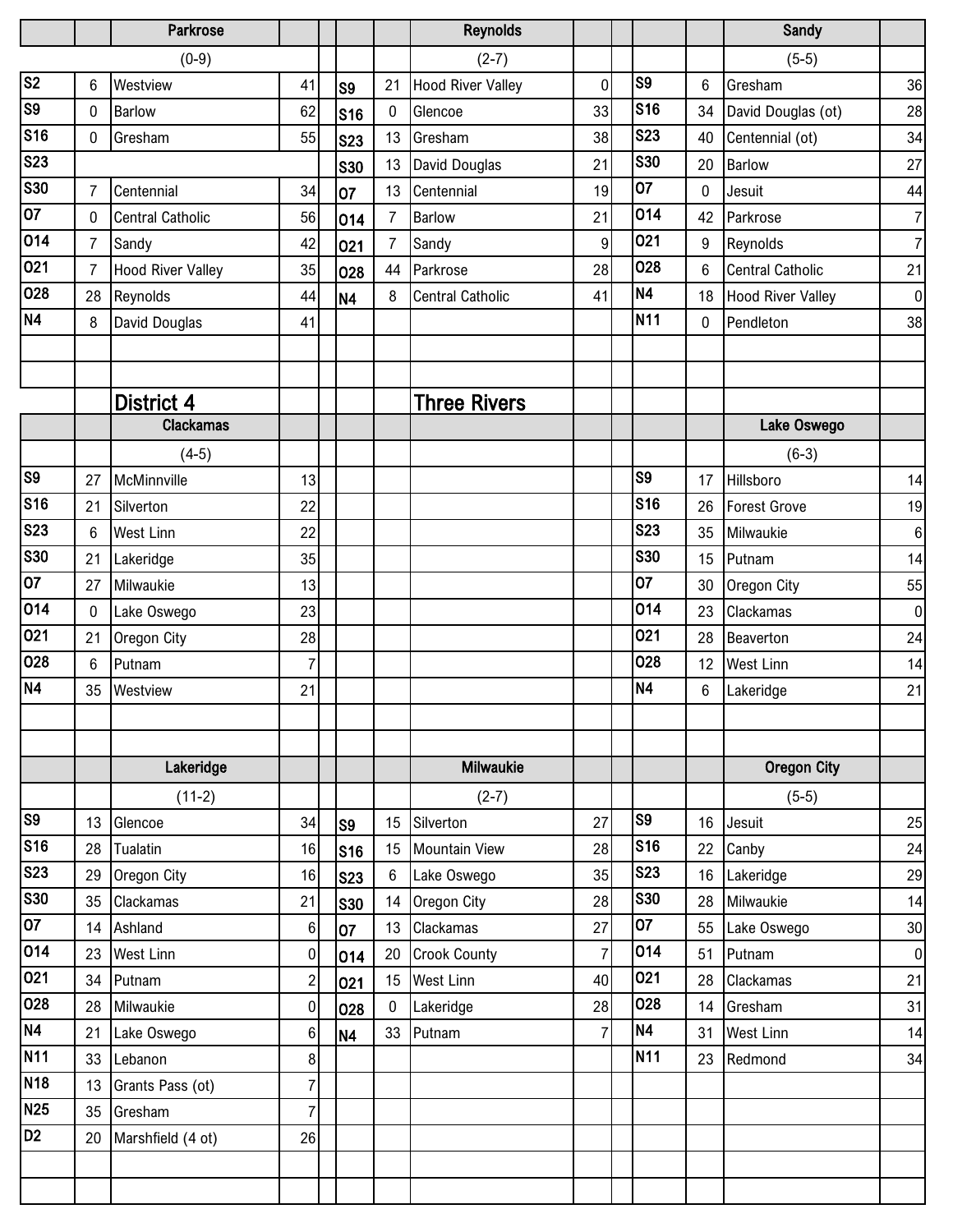|                        |                 | Putnam               |                |            |                 |                              |           |                |                | <b>West Linn</b>     |                  |
|------------------------|-----------------|----------------------|----------------|------------|-----------------|------------------------------|-----------|----------------|----------------|----------------------|------------------|
|                        |                 | $(3-6)$              |                |            |                 |                              |           |                |                | $(8-5)$              |                  |
| $\overline{\text{S9}}$ | 18              | <b>Crook County</b>  | 13             |            |                 |                              |           | S <sub>9</sub> | 22             | Redmond              | $\overline{7}$   |
| <b>S16</b>             | 14              | Aloha                | 48             |            |                 |                              |           | S16            | 27             | Sunset               | 12               |
| <b>S23</b>             | 0               | Westview             | $\overline{7}$ |            |                 |                              |           | <b>S23</b>     | 22             | Clackamas            | $\bf 6$          |
| <b>S30</b>             | 14              | Lake Oswego          | 15             |            |                 |                              |           | <b>S30</b>     | $\overline{7}$ | Newberg              | 17               |
| $\overline{07}$        | 13              | <b>West Linn</b>     | 7              |            |                 |                              |           | 07             | $\overline{7}$ | Putnam               | 13               |
| 014                    | $\mathbf 0$     | Oregon City          | 51             |            |                 |                              |           | 014            | $\mathbf 0$    | Lakeridge            | 23               |
| 021                    | $\overline{2}$  | Lakeridge            | 34             |            |                 |                              |           | 021            | 40             | Milwaukie            | 15               |
| 028                    | 7               | Clackamas            | $\,6$          |            |                 |                              |           | 028            | 14             | Lake Oswego          | 12               |
| <b>N4</b>              | 7               | Milwaukie            | 33             |            |                 |                              |           | N <sub>4</sub> | 14             | Oregon City          | 31               |
|                        |                 |                      |                |            |                 |                              |           | <b>N11</b>     | 34             | <b>Barlow</b>        | $\overline{7}$   |
|                        |                 |                      |                |            |                 |                              |           | <b>N18</b>     | 29             | Thurston             | $\boldsymbol{6}$ |
|                        |                 |                      |                |            |                 |                              |           | <b>N25</b>     | 28             | Canby                | $\overline{7}$   |
|                        |                 |                      |                |            |                 |                              |           | D <sub>2</sub> | 26             | Glencoe              | 48               |
|                        |                 |                      |                |            |                 |                              |           |                |                |                      |                  |
|                        |                 |                      |                |            |                 | <b>District 5 Midwestern</b> |           |                |                |                      |                  |
|                        |                 | <b>Churchill</b>     |                |            |                 |                              |           |                |                | <b>Cottage Grove</b> |                  |
|                        |                 | $(5-4)$              |                |            |                 |                              |           |                |                | $(2-7)$              |                  |
| S <sub>9</sub>         | 20              | Willamette           | 21             |            |                 |                              |           | S <sub>9</sub> | 6              | Sheldon              | 34               |
| <b>S16</b>             | 41              | <b>Cottage Grove</b> | 8              |            |                 |                              |           | <b>S16</b>     | 8              | Churchill            | 41               |
| <b>S23</b>             | 24              | North Eugene         | 14             |            |                 |                              |           | <b>S23</b>     | 0              | Thurston             | 24               |
| <b>S30</b>             | 23              | South Eugene         | 0              |            |                 |                              |           | <b>S30</b>     | 18             | Springfield          | 27               |
| $\overline{07}$        | 11              | Marshfield           | 33             |            |                 |                              |           | 07             | 20             | Willamette           | 59               |
| $\overline{014}$       | 14              | Springfield          | 27             |            |                 |                              |           | 014            | 28             | North Eugene         | 20               |
| 021                    | 14              | Sheldon              | 21             |            |                 |                              |           | 021            | 22             | North Bend           | 34               |
| 028                    | 40              | North Bend           | 13             |            |                 |                              |           | 028            |                | 15 South Eugene      | 12               |
| N4                     | 13              | Thurston             | 12             |            |                 |                              |           | <b>N4</b>      | $\mathbf 0$    | Marshfield           | 41               |
|                        |                 |                      |                |            |                 |                              |           |                |                |                      |                  |
|                        |                 | <b>Marshfield</b>    |                |            |                 | North Bend                   |           |                |                | <b>North Eugene</b>  |                  |
|                        |                 | $(13-1)$             |                |            |                 | $(2-7)$                      |           |                |                | $(0-9)$              |                  |
| S <sub>9</sub>         | 41              | Springfield          | $\pmb{0}$      | S9         | $\mathbf 0$     | Thurston                     | 35        | S <sub>9</sub> | 12             | South Eugene         | 14               |
| <b>S16</b>             | 47              | South Eugene         | 13             | <b>S16</b> | 14              | Springfield                  | 27        | <b>S16</b>     | 0              | Sheldon              | 42               |
| <b>S23</b>             | 30 <sup>°</sup> | North Bend           | 14             | <b>S23</b> | 14              | Marshfield                   | 30        | <b>S23</b>     | 14             | Churchill            | 24               |
| S30                    | 9               | Sheldon              | 6              | <b>S30</b> | $\mathbf 0$     | Willamette                   | 27        | <b>S30</b>     | $\mathbf 0$    | Thurston             | 41               |
| $\overline{07}$        | 33              | Churchill            | 11             | 07         | 34              | North Eugene                 | $\pmb{0}$ | 07             | $\mathbf 0$    | North Bend           | 34               |
| 014                    | 27              | Thurston             | 21             | 014        | $\bf{0}$        | Sheldon                      | 25        | 014            | 20             | <b>Cottage Grove</b> | 28               |
| 021                    | 13              | Willamette           | $\overline{7}$ | 021        | 34              | <b>Cottage Grove</b>         | 22        | 021            | 13             | Springfield          | 14               |
| 028                    | 31              | North Eugene         | 13             | 028        | 13              | Churchill                    | 40        | 028            | 12             | Marshfield           | 31               |
| N4                     | 41              | <b>Cottage Grove</b> | 0              | N4         | 10 <sup>°</sup> | South Eugene                 | 35        | N4             | 14             | Willamette           | 27               |
| <b>N11</b>             | 20              | Ashland              | 19             |            |                 |                              |           |                |                |                      |                  |
| N18                    | 26              | Jesuit               | 20             |            |                 |                              |           |                |                |                      |                  |
| N25                    | 39              | Pendleton            | 27             |            |                 |                              |           |                |                |                      |                  |
| D <sub>2</sub>         | 26              | Lakeridge (4 ot)     | 20             |            |                 |                              |           |                |                |                      |                  |
| D <sub>9</sub>         | 17              | Glencoe              | 28             |            |                 |                              |           |                |                |                      |                  |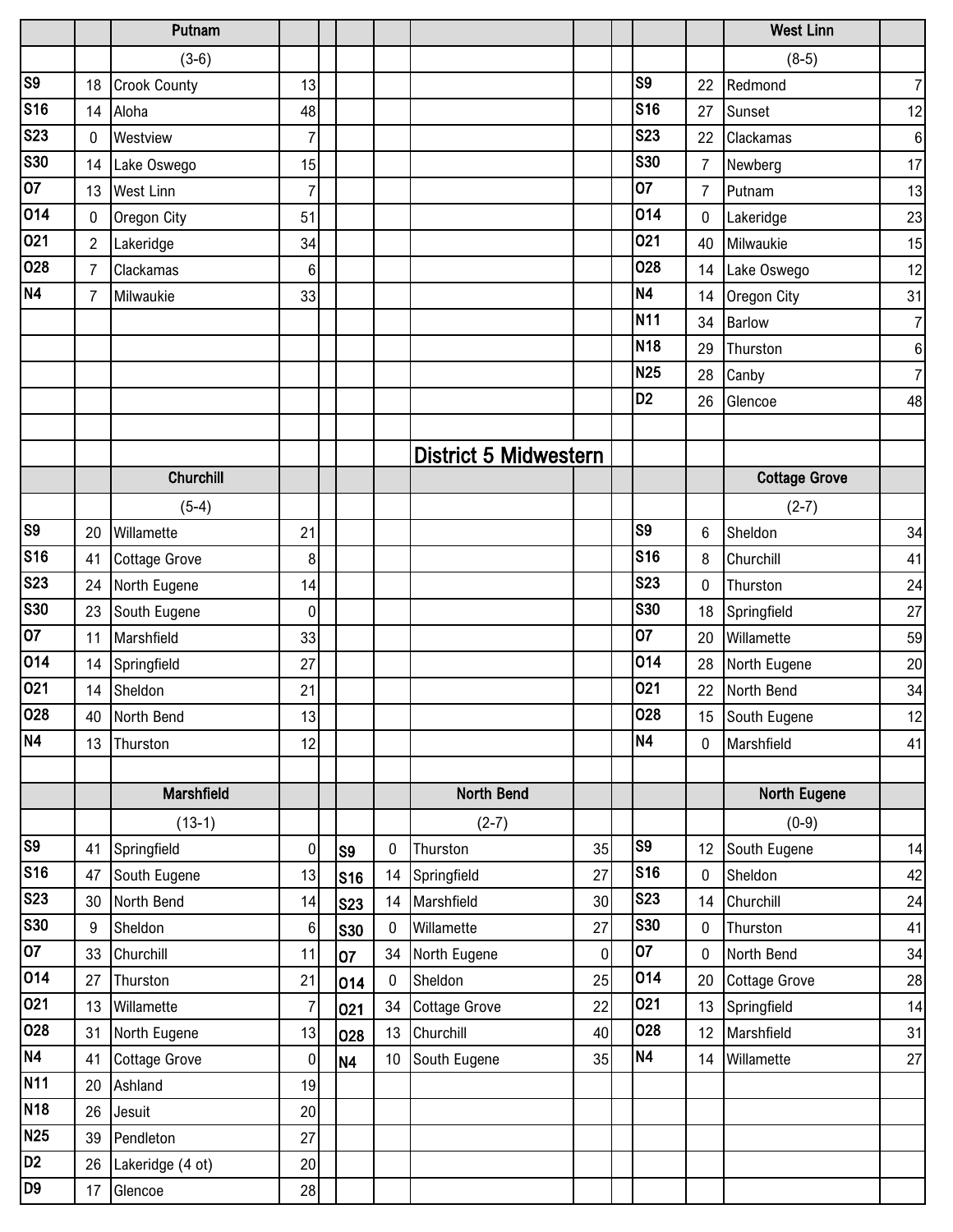|                 |                | Sherldon             |                |                |                | <b>South Eugene</b>               |                |                 |                | Springfield          |                |
|-----------------|----------------|----------------------|----------------|----------------|----------------|-----------------------------------|----------------|-----------------|----------------|----------------------|----------------|
|                 |                | $(8-3)$              |                |                |                | $(4-5)$                           |                |                 |                | $(4-5)$              |                |
| S <sub>9</sub>  | 34             | <b>Cottage Grove</b> | $6\phantom{.}$ | S <sub>9</sub> | 14             | North Eugene                      | 12             | S <sub>9</sub>  | 0              | Marshfield           | 41             |
| <b>S16</b>      | 42             | North Eugene         | $\overline{0}$ | <b>S16</b>     | 13             | Marshfield                        | 47             | <b>S16</b>      | 27             | North Bend           | 14             |
| <b>S23</b>      | 19             | South Eugene         | 14             | <b>S23</b>     | 14             | Sheldon                           | 19             | <b>S23</b>      | 20             | Willamette           | 26             |
| <b>S30</b>      | 6              | Marshfield           | $\overline{9}$ | <b>S30</b>     | $\mathbf 0$    | Churchill                         | 23             | <b>S30</b>      | 27             | <b>Cottage Grove</b> | 18             |
| 07              | 12             | Thurston             | 21             | 07             | 14             | Springfield                       | $\overline{7}$ | 07              | $\overline{7}$ | South Eugene         | 14             |
| 014             | 25             | North Bend           | $\overline{0}$ | 014            | 24             | Willamette                        | 20             | 014             | 27             | Churchill            | 14             |
| 021             | 21             | Churchill            | 14             | 021            | 13             | Thurston                          | 14             | 021             | 14             | North Eugene         | 13             |
| 028             | 35             | Willamette (ot)      | 27             | 028            | 12             | <b>Cottage Grove</b>              | 15             | 028             | 3              | Thurston             | 21             |
| N <sub>4</sub>  | $\overline{7}$ | Springfield          | $\overline{0}$ | N <sub>4</sub> | 35             | North Bend                        | 10             | <b>N4</b>       | 0              | Sheldon              | $\overline{7}$ |
| N <sub>11</sub> | 14             | South Medford (ot)   | $\overline{7}$ |                |                |                                   |                |                 |                |                      |                |
| N <sub>18</sub> | $\mathbf{0}$   | Glencoe              | 14             |                |                |                                   |                |                 |                |                      |                |
|                 |                |                      |                |                |                |                                   |                |                 |                |                      |                |
|                 |                |                      |                |                |                |                                   |                |                 |                |                      |                |
|                 |                | <b>Thurston</b>      |                |                |                |                                   |                |                 |                | Willamette           |                |
|                 |                | $(8-3)$              |                |                |                |                                   |                |                 |                | $(5-4)$              |                |
| S <sub>9</sub>  | 35             | North Bend           | 0              |                |                |                                   |                | S <sub>9</sub>  | 21             | Churchill            | 20             |
| <b>S16</b>      | 30             | Willamette           | 14             |                |                |                                   |                | <b>S16</b>      | 14             | Thurston             | 30             |
| <b>S23</b>      | 24             | <b>Cottage Grove</b> | $\overline{0}$ |                |                |                                   |                | <b>S23</b>      | 26             | Springfield          | 20             |
| <b>S30</b>      | 41             | North Eugene         | $\overline{0}$ |                |                |                                   |                | <b>S30</b>      | 27             | North Bend           | $\pmb{0}$      |
| $\overline{07}$ | 21             | Sheldon              | 12             |                |                |                                   |                | 07              | 59             | <b>Cottage Grove</b> | 20             |
| 014             | 21             | Marshfield           | 27             |                |                |                                   |                | 014             | 20             | South Eugene         | 24             |
| 021             | 14             | South Eugene         | 13             |                |                |                                   |                | 021             | $\overline{7}$ | Marshfield           | 13             |
| 028             | 21             | Springfield          | 3              |                |                |                                   |                | 028             | 27             | Sheldon (ot)         | 35             |
| N <sub>4</sub>  | 12             | Churchill            | 13             |                |                |                                   |                | <b>N4</b>       | 27             | North Eugene         | 14             |
| <b>N11</b>      | 21             | Roseburg             | 14             |                |                |                                   |                |                 |                |                      |                |
| <b>N18</b>      | 6              | <b>West Linn</b>     | 29             |                |                |                                   |                |                 |                |                      |                |
|                 |                |                      |                |                |                |                                   |                |                 |                |                      |                |
|                 |                |                      |                |                |                |                                   |                |                 |                |                      |                |
|                 |                |                      |                |                |                | <b>District 6 Southern Oregon</b> |                |                 |                |                      |                |
|                 |                | Ashland              |                |                |                | <b>Crater</b>                     |                |                 |                | <b>Eagle Point</b>   |                |
|                 |                | $(5-5)$              |                |                |                | $(5-4)$                           |                |                 |                | $(3-6)$              |                |
| S <sub>9</sub>  | 35             | Eagle Point          | 22             | S <sub>9</sub> | 17             | North Medford (ot)                | 14             | S <sub>9</sub>  | 22             | Ashland              | 35             |
| <b>S16</b>      | $\overline{7}$ | Roseburg             | 17             | S16            | 35             | <b>Eagle Point</b>                | 12             | S <sub>16</sub> | 12             | Crater               | 35             |
| <b>S23</b>      | 49             | Mazama               | $\overline{0}$ | <b>S23</b>     | 10             | Roseburg                          | $\mathbf 0$    | <b>S23</b>      | 18             | <b>Grants Pass</b>   | 28             |
| <b>S30</b>      | 8              | South Medford        | 28             | <b>S30</b>     | 20             | Mazama                            | 22             | <b>S30</b>      | 60             | Klamath Union        | $\pmb{0}$      |
| 07              | 6              | Lakeridge            | 14             | 07             | 7              | South Medford                     | 21             | 07              | 8              | North Medford        | 27             |
| 014             | 14             | Crater               | $\overline{7}$ | 014            | $\overline{7}$ | Ashland                           | 14             | 014             | 37             | Del Norte-CA         | 22             |
| 021             | 14             | <b>Grants Pass</b>   | 34             | 021            | 40             | <b>Mountain View</b>              | 19             | 021             | 14             | Roseburg             | 28             |
| 028             | 21             | Klamath Union        | $\overline{7}$ | 028            | 10             | <b>Grants Pass</b>                | 37             | 028             | 20             | Mazama               | 14             |
| N4              | 16             | North Medford (ot)   | 14             | <b>N4</b>      | 36             | Klamath Union                     | $6\phantom{a}$ | <b>N4</b>       | 6              | South Medford        | 20             |
| N <sub>11</sub> | 19             | Marshfield           | 20             |                |                |                                   |                |                 |                |                      |                |
|                 |                |                      |                |                |                |                                   |                |                 |                |                      |                |
|                 |                |                      |                |                |                |                                   |                |                 |                |                      |                |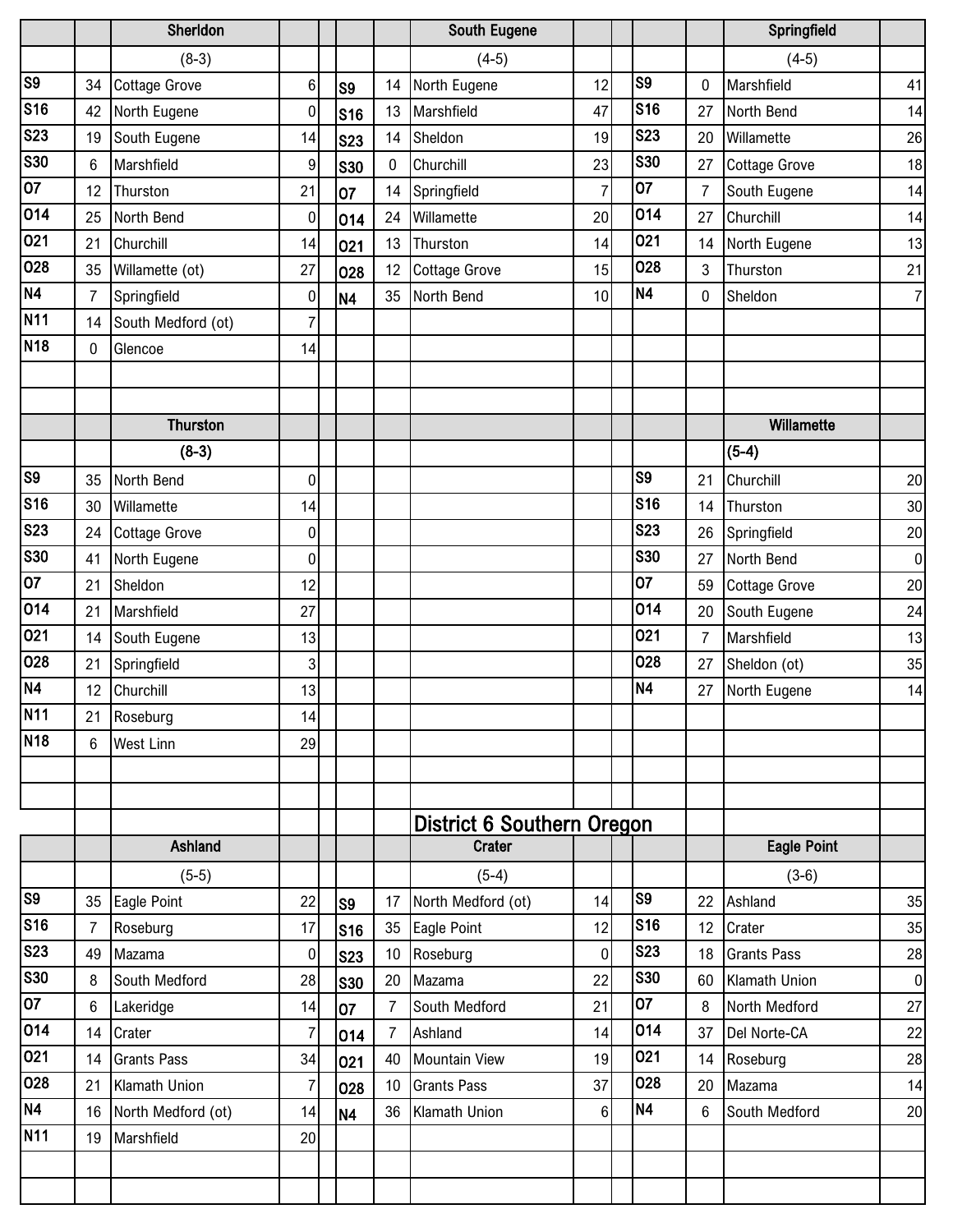|                 |                | <b>Grants Pass</b>   |                  |                |                  | <b>Klamath Union</b>    |                |                 |                  | <b>Mazama</b>        |                  |
|-----------------|----------------|----------------------|------------------|----------------|------------------|-------------------------|----------------|-----------------|------------------|----------------------|------------------|
|                 |                | $(10-1)$             |                  |                |                  | $(0-9)$                 |                |                 |                  | $(2-7)$              |                  |
| S <sub>9</sub>  | 52             | Klamath Union        | $\overline{0}$   | S <sub>9</sub> | 0                | <b>Grants Pass</b>      | 52             | S <sub>9</sub>  | 31               | Bend                 | 27               |
| <b>S16</b>      | 14             | North Medford        | $\overline{7}$   | <b>S16</b>     | $\mathbf 0$      | Redmond                 | 29             | <b>S16</b>      | 19               | South Medford        | 46               |
| <b>S23</b>      | 28             | Eagle Point          | 18               | <b>S23</b>     | $6\phantom{1}6$  | North Medford           | 22             | <b>S23</b>      | $\boldsymbol{0}$ | Ashland              | 49               |
| <b>S30</b>      | 42             | Roseburg             | $\overline{7}$   | <b>S30</b>     | $\boldsymbol{0}$ | Eagle Point             | 60             | <b>S30</b>      | 22               | Crater               | 20               |
| $\overline{07}$ | 52             | Mazama               | 14               | 07             | $\overline{7}$   | Roseburg                | 44             | 07              | 14               | <b>Grants Pass</b>   | 52               |
| 014             | 14             | South Medford        | 13               | 014            | $\mathbf 0$      | Mazama                  | 37             | 014             | 37               | <b>Klamath Union</b> | $\pmb{0}$        |
| 021             | 34             | Ashland              | 14               | 021            | $\overline{7}$   | South Medford           | 42             | 021             | 12               | North Medford        | 49               |
| 028             | 37             | Crater               | 10               | 028            | $\overline{7}$   | Ashland                 | 21             | 028             | 14               | Eagle Point          | 20               |
| N4              | 8              | Eureka-CA            | $\overline{0}$   | <b>N4</b>      | 8                | Crater                  | 36             | <b>N4</b>       | $\mathbf{0}$     | Roseburg             | 55               |
| <b>N11</b>      | 36             | Willamette           | 20               |                |                  |                         |                |                 |                  |                      |                  |
| <b>N18</b>      | $\overline{7}$ | Lakeridge (ot)       | 13               |                |                  |                         |                |                 |                  |                      |                  |
|                 |                |                      |                  |                |                  |                         |                |                 |                  |                      |                  |
|                 |                |                      |                  |                |                  |                         |                |                 |                  |                      |                  |
|                 |                | North Medford        |                  |                |                  | Roseburg                |                |                 |                  | <b>South Medford</b> |                  |
|                 |                | $(5-4)$              |                  |                |                  | $(6-4)$                 |                |                 |                  | $(7-3)$              |                  |
| S <sub>9</sub>  | 14             | Crater (ot)          | 17               | S <sub>2</sub> | 31               | <b>Central Catholic</b> | 13             | S <sub>2</sub>  | 42               | Redmond              | 21               |
| <b>S16</b>      | $\overline{7}$ | <b>Grants Pass</b>   | 14               | S <sub>9</sub> | $\mathbf 0$      | South Medford           | $6\phantom{1}$ | S <sub>9</sub>  | 6                | Roseburg             | $\pmb{0}$        |
| <b>S23</b>      | 22             | Klamath Union        | $6\phantom{.}$   | <b>S16</b>     | 17               | Ashland                 | $\overline{7}$ | <b>S16</b>      | 46               | Mazama               | 19               |
| <b>S30</b>      | 38             | <b>Bend</b>          | 31               | <b>S23</b>     | $\mathbf 0$      | Crater                  | 10             | <b>S23</b>      |                  |                      |                  |
| 07              | 27             | Eagle Point          | $\boldsymbol{8}$ | <b>S30</b>     | $\overline{7}$   | <b>Grants Pass</b>      | 42             | <b>S30</b>      | 28               | Ashland              | $\bf 8$          |
| 014             | $\overline{7}$ | Roseburg             | 10 <sup>1</sup>  | 07             | 44               | Klamath Union           | $\overline{7}$ | 07              | 21               | Crater               | $\overline{7}$   |
| 021             | 49             | Mazama               | 12               | 014            | 10               | North Medford           | $\overline{7}$ | 014             | 13               | <b>Grants Pass</b>   | 14               |
| 028             | 13             | South Medford        | $\overline{7}$   | 021            |                  | 28 Eagle Point          | 14             | 021             | 42               | <b>Klamath Union</b> | $\overline{7}$   |
| N <sub>4</sub>  | 14             | Ashland (ot)         | 16               | 028            |                  |                         |                | 028             | $\overline{7}$   | North Medford        | 13               |
|                 |                |                      |                  | <b>N4</b>      |                  | 55 Mazama               | $\overline{0}$ | N4              | 20               | Eagle Point          | $\boldsymbol{6}$ |
|                 |                |                      |                  | <b>N11</b>     |                  | 14 Thurston             | 21             | N <sub>11</sub> | $\overline{7}$   | Sheldon (ot)         | 14               |
|                 |                |                      |                  |                |                  |                         |                |                 |                  |                      |                  |
|                 |                |                      |                  |                |                  |                         |                |                 |                  |                      |                  |
|                 |                |                      |                  |                |                  | <b>District 7 IMC</b>   |                |                 |                  |                      |                  |
|                 |                | <b>Bend</b>          |                  |                |                  |                         |                |                 |                  | <b>Crook County</b>  |                  |
|                 |                | $(4-6)$              |                  |                |                  |                         |                |                 |                  | $(2-7)$              |                  |
| S <sub>9</sub>  | 27             | Mazama               | 31               |                |                  |                         |                | S <sub>9</sub>  | 13               | Putnam               | 18               |
| S <sub>16</sub> |                | 15 Beaverton         | 30               |                |                  |                         |                | <b>S16</b>      | 26               | Madras               | 14               |
| <b>S23</b>      | 28             | La Grande            | 19               |                |                  |                         |                | <b>S23</b>      | 12               | <b>Mountain View</b> | 21               |
| <b>S30</b>      | 31             | North Medford        | 38               |                |                  |                         |                | <b>S30</b>      | 24               | Hermiston            | 12               |
| 07              | 33             | <b>Crook County</b>  | 14               |                |                  |                         |                | 07              | 14               | Bend                 | 33               |
| 014             | 20             | Hermiston            | 0                |                |                  |                         |                | 014             | $\overline{7}$   | Milwaukie            | 20               |
| 021             | 21             | Pendleton            | 39               |                |                  |                         |                | 021             | 6                | La Grande            | 28               |
| 028             | 21             | Redmond              | 26               |                |                  |                         |                | 028             | 12               | Pendleton            | 45               |
| N4              | 41             | <b>Mountain View</b> | 14               |                |                  |                         |                | <b>N4</b>       | 8                | Redmond              | 18               |
| N <sub>11</sub> | 6              | Canby                | 28               |                |                  |                         |                |                 |                  |                      |                  |
|                 |                |                      |                  |                |                  |                         |                |                 |                  |                      |                  |
|                 |                |                      |                  |                |                  |                         |                |                 |                  |                      |                  |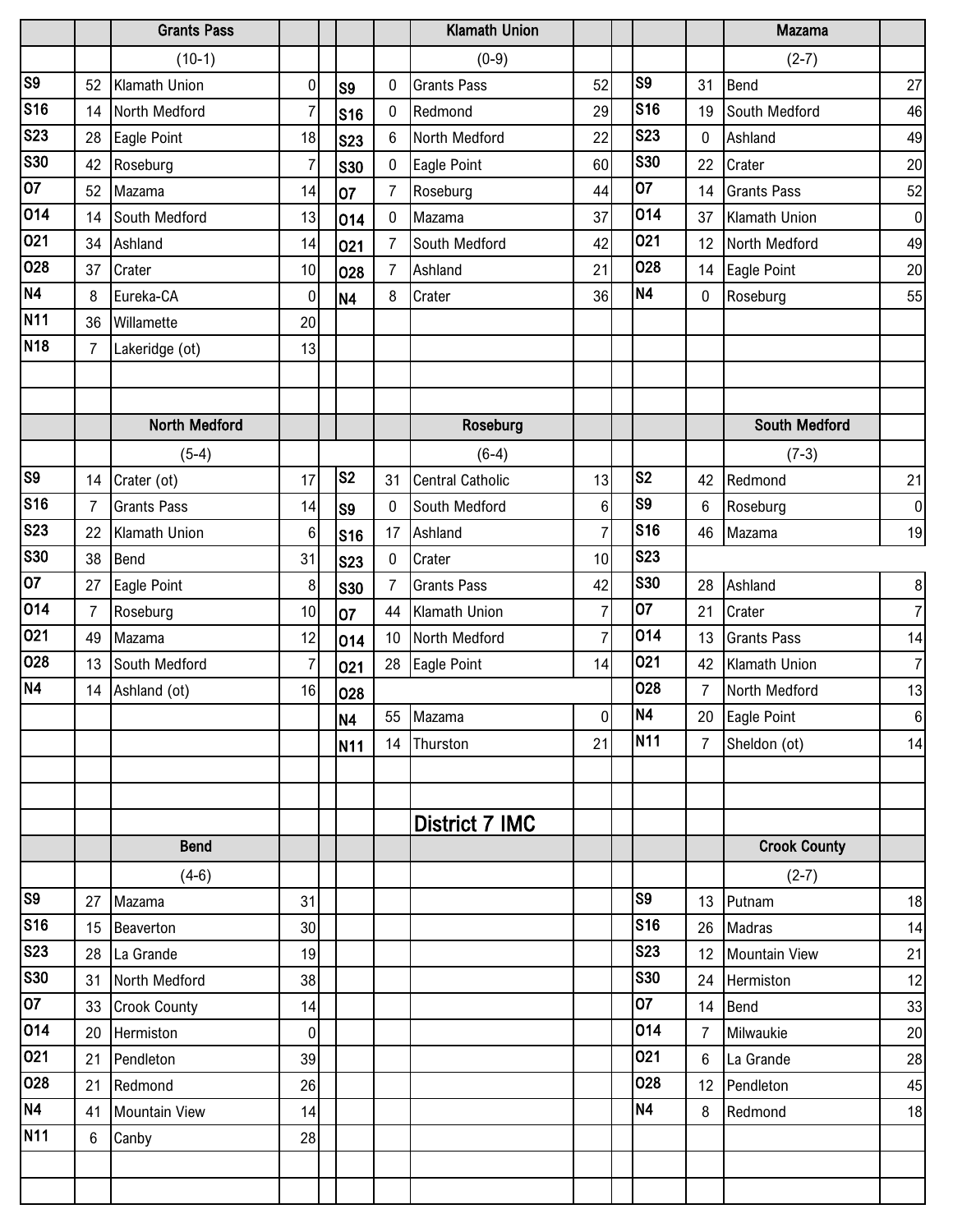|                         |                 | Hermiston              |                |                |                 | La Grande                |    |                       |              | <b>Mountain View</b>   |                |
|-------------------------|-----------------|------------------------|----------------|----------------|-----------------|--------------------------|----|-----------------------|--------------|------------------------|----------------|
|                         |                 | $(0-9)$                |                |                |                 | $(5-4)$                  |    |                       |              | $(4-5)$                |                |
| S <sub>9</sub>          | 0               | Newberg                | 48             | S <sub>9</sub> | 14              | Tigard                   | 12 | S9                    | 12           | Canby                  | 46             |
| <b>S16</b>              | 6               | Post Falls (ID)        | 56             | S16            | 49              | Ontario                  | 33 | <b>S16</b>            | 28           | Milwaukie              | 15             |
| <b>S23</b>              | $\overline{7}$  | Pendleton              | 40             | <b>S23</b>     | 19              | Bend                     | 28 | <b>S23</b>            | 21           | <b>Crook County</b>    | 12             |
| <b>S30</b>              | 12 <sup>°</sup> | <b>Crook County</b>    | 24             | <b>S30</b>     | 10 <sup>°</sup> | <b>Mountain View</b>     | 19 | <b>S30</b>            | 19           | La Grande              | 10             |
| $\overline{07}$         | 15              | La Grande              | 33             | 07             | 33              | Hermiston                | 15 | 07                    | 0            | Redmond                | 14             |
| $\overline{014}$        | $\mathbf 0$     | Bend                   | 20             | 014            | $\mathbf 0$     | Redmond                  | 13 | 014                   | $\mathbf 0$  | Pendleton              | 37             |
| 021                     | 7               | Redmond                | 14             | 021            | 28              | <b>Crook County</b>      | 6  | 021                   | 19           | Crater                 | 40             |
| 028                     | 28              | <b>Mountain View</b>   | 29             | 028            | 42              | Lewiston-ID              | 20 | 028                   | 29           | Hermiston              | 28             |
| <b>N4</b>               | $\mathbf 0$     | Tualatin               | 31             | N <sub>4</sub> |                 | 12 Pendleton             | 36 | N4                    | 14           | Bend                   | 41             |
|                         |                 |                        |                |                |                 |                          |    |                       |              |                        |                |
|                         |                 |                        |                |                |                 |                          |    |                       |              |                        |                |
|                         |                 | Pendleton              |                |                |                 |                          |    |                       |              | Redmond                |                |
|                         |                 | $(10-2)$               |                |                |                 |                          |    |                       |              | $(8-4)$                |                |
| S <sub>9</sub>          | 52              | Centennial             | 30             |                |                 |                          |    | S <sub>2</sub>        | 21           | South Medford          | 42             |
| S <sub>16</sub>         | 33              | The Dalles             | $\pmb{0}$      |                |                 |                          |    | $\overline{\text{S}}$ | 7            | <b>West Linn</b>       | 22             |
| $\overline{\text{S}23}$ | 40              | Hermiston              | 7              |                |                 |                          |    | <b>S16</b>            | 29           | Klamath Union          | $\pmb{0}$      |
| <b>S30</b>              | 38              | Redmond                | $\mathbf 0$    |                |                 |                          |    | <b>S23</b>            |              |                        |                |
| 07                      | 20              | Walla Walla-WA         | 56             |                |                 |                          |    | <b>S30</b>            | $\mathbf 0$  | Pendleton              | 38             |
| 014                     | 37              | <b>Mountain View</b>   | $\mathbf 0$    |                |                 |                          |    | 07                    | 14           | <b>Mountain View</b>   | $\pmb{0}$      |
| 021                     | 39              | <b>Bend</b>            | 21             |                |                 |                          |    | 014                   | 13           | La Grande              | $\pmb{0}$      |
| 028                     | 45              | <b>Crook County</b>    | 12             |                |                 |                          |    | 021                   | 14           | Hermiston              | $\overline{7}$ |
| N4                      | 36              | La Grande              | 12             |                |                 |                          |    | 028                   | 26           | <b>Bend</b>            | 21             |
| <b>N11</b>              | 38              | Sandy                  | $\pmb{0}$      |                |                 |                          |    | N <sub>4</sub>        | 28           | <b>Crook County</b>    | $\, 8$         |
| <b>N18</b>              | 29              | Silverton              | 14             |                |                 |                          |    | <b>N11</b>            |              | 34 Oregon City         | 23             |
| <b>N25</b>              | 27              | Marshfield             | 39             |                |                 |                          |    | N <sub>18</sub>       |              | 20 Sprague             | $19\,$         |
|                         |                 |                        |                |                |                 |                          |    | <b>N25</b>            | 8            | Glencoe                | 34             |
|                         |                 |                        |                |                |                 |                          |    |                       |              |                        |                |
|                         |                 |                        |                |                |                 | <b>District 8 Valley</b> |    |                       |              |                        |                |
|                         |                 | <b>Corvallis</b>       |                |                |                 |                          |    |                       |              | <b>Crescent Valley</b> |                |
|                         |                 | $(1-8)$                |                |                |                 |                          |    |                       |              | $(5-4)$                |                |
| S <sub>9</sub>          | 12 <sup>°</sup> | South Albany           | $\overline{7}$ |                |                 |                          |    | S9                    | 26           | <b>West Albany</b>     | 12             |
| <b>S16</b>              | 0               | Sprague                | 31             |                |                 |                          |    | <b>S16</b>            |              | 34 North Salem         | $\overline{7}$ |
| <b>S23</b>              | 0               | McKay                  | 28             |                |                 |                          |    | <b>S23</b>            | 6            | <b>McNary</b>          | $\pmb{0}$      |
| S30                     | 6               | Lebanon                | 42             |                |                 |                          |    | <b>S30</b>            | $\mathbf 0$  | South Salem            | $\, 8$         |
| $\overline{07}$         | 8               | <b>West Albany</b>     | 20             |                |                 |                          |    | 07                    |              | 13 Lebanon             | 35             |
| 014                     | 8               | North Salem            | 13             |                |                 |                          |    | 014                   | 42           | South Albany           | $\pmb{0}$      |
| 021                     |                 | 15 McNary              | 22             |                |                 |                          |    | 021                   |              | 14 Sprague             | 28             |
| 028                     | 13              | South Salem            | 30             |                |                 |                          |    | 028                   | $\mathbf{0}$ | McKay                  | 14             |
| <b>N4</b>               | $\overline{0}$  | <b>Crescent Valley</b> | 22             |                |                 |                          |    | N <sub>4</sub>        | 22           | Corvallis              | $\pmb{0}$      |
|                         |                 |                        |                |                |                 |                          |    |                       |              |                        |                |
|                         |                 |                        |                |                |                 |                          |    |                       |              |                        |                |
|                         |                 |                        |                |                |                 |                          |    |                       |              |                        |                |
|                         |                 |                        |                |                |                 |                          |    |                       |              |                        |                |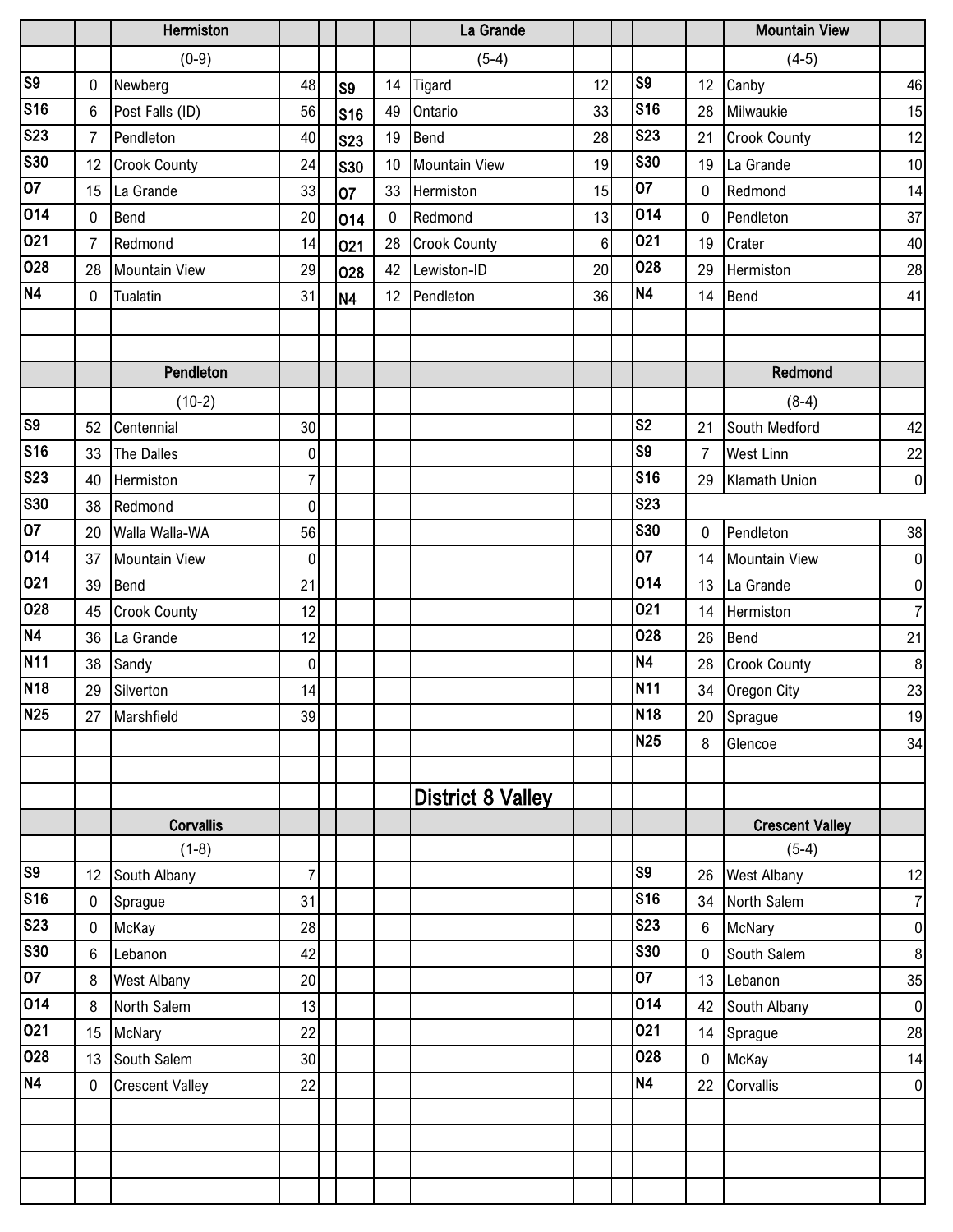|                         |                 | Lebanon                 |                  |                |                 | <b>McKay</b>           |                |                 |              | <b>McNary</b>          |                  |
|-------------------------|-----------------|-------------------------|------------------|----------------|-----------------|------------------------|----------------|-----------------|--------------|------------------------|------------------|
|                         |                 | $(8-2)$                 |                  |                |                 | $(8-2)$                |                |                 |              | $(2-7)$                |                  |
| $\overline{\text{S9}}$  | 26              | McNary                  | 13               | S <sub>9</sub> | 10 <sup>°</sup> | Sprague                | 19             | S <sub>9</sub>  | 13           | Lebanon                | 26               |
| <b>S16</b>              | 20              | McKay                   | 22               | <b>S16</b>     | 22              | Lebanon                | 20             | S16             | $\mathbf{0}$ | South Salem            | 11               |
| <b>S23</b>              | 48              | South Salem             | $\pmb{0}$        | <b>S23</b>     | 28              | Corvallis              | $\mathbf 0$    | <b>S23</b>      | 0            | <b>Crescent Valley</b> | $\boldsymbol{6}$ |
| <b>S30</b>              | 42              | Corvallis               | $\boldsymbol{6}$ | <b>S30</b>     | 36              | <b>West Albany</b>     | $\pmb{0}$      | <b>S30</b>      | 32           | South Albany           | $\,8\,$          |
| $\overline{07}$         | 35              | <b>Crescent Valley</b>  | 14               | 07             | 35              | North Salem            | $\pmb{0}$      | $\overline{07}$ | 0            | Sprague                | 49               |
| $\overline{014}$        | 48              | <b>West Albany</b>      | 20               | 014            | 16              | McNary                 | 0              | 014             | $\mathbf 0$  | McKay                  | 16               |
| 021                     | 51              | South Albany            | 14               | 021            | 37              | South Salem            | 6              | 021             | 22           | Corvallis              | 15               |
| $\overline{0}$ 28       | 48              | North Salem             | 13               | 028            | 14              | <b>Crescent Valley</b> | $\mathbf 0$    | 028             | 14           | <b>West Albany</b>     | 21               |
| N4                      | 35              | Sprague                 | 25               | <b>N4</b>      | 47              | South Albany           | $6\phantom{1}$ | N4              | 12           | North Salem            | 13               |
| <b>N11</b>              | 8               | Lakeridge               | 33               | <b>N11</b>     | 13              | Silverton              | 20             |                 |              |                        |                  |
|                         |                 |                         |                  |                |                 |                        |                |                 |              |                        |                  |
|                         |                 |                         |                  |                |                 |                        |                |                 |              |                        |                  |
|                         |                 | <b>North Salem</b>      |                  |                |                 | South Albany           |                |                 |              | South Salem            |                  |
|                         |                 | $(3-6)$                 |                  |                |                 | $(0-9)$                |                |                 |              | $(6-3)$                |                  |
| $\overline{\text{S9}}$  | $\overline{7}$  | South Salem             | 20               | S <sub>9</sub> | 7               | Corvallis              | 12             | S <sub>9</sub>  | 20           | North Salem            | $\boldsymbol{7}$ |
| <b>S16</b>              | $\overline{7}$  | <b>Crescent Valley</b>  | 34               | <b>S16</b>     | 15              | <b>West Albany</b>     | 42             | S16             | 11           | McNary                 | $\pmb{0}$        |
| <b>S23</b>              | 42              | South Albany            | 6                | <b>S23</b>     | 6               | North Salem            | 42             | <b>S23</b>      | 0            | Lebanon                | 48               |
| <b>S30</b>              | 6               | Sprague                 | 23               | <b>S30</b>     | 8               | McNary                 | 32             | <b>S30</b>      | 8            | <b>Crescent Valley</b> | $\pmb{0}$        |
| $\overline{07}$         | 0               | McKay                   | 35               | 07             | 20              | South Salem            | 34             | 07              | 34           | South Albany           | 20               |
| 014                     | 13              | Corvallis               | 8                | 014            | 0               | <b>Crescent Valley</b> | 42             | 014             | 21           | Sprague                | 23               |
| $\overline{021}$        | 6               | <b>West Albany</b>      | 27               | 021            | 14              | Lebanon                | 51             | 021             | $\,6\,$      | McKay                  | 37               |
| 028                     | 13              | Lebanon                 | 48               | 028            | 0               | Sprague                | 44             | 028             | 30           | Corvallis              | 13               |
| <b>N4</b>               | 13              | McNary                  | 12               | <b>N4</b>      | 6               | McKay                  | 47             | N <sub>4</sub>  | 12           | <b>West Albany</b>     | $\boldsymbol{6}$ |
|                         |                 |                         |                  |                |                 |                        |                |                 |              |                        |                  |
|                         |                 |                         |                  |                |                 |                        |                |                 |              |                        |                  |
|                         |                 | Sprague                 |                  |                |                 |                        |                |                 |              | <b>West Albany</b>     |                  |
|                         |                 | $(9-2)$                 |                  |                |                 |                        |                |                 |              | $(4-5)$                |                  |
| $\overline{\text{S9}}$  | 19              | McKay                   | 10               |                |                 |                        |                | S <sub>9</sub>  | 12           | <b>Crescent Valley</b> | 26               |
| <b>S16</b>              | 31              | Corvallis               | $\mathbf 0$      |                |                 |                        |                | <b>S16</b>      | 42           | South Albany           | 15               |
| <b>S23</b>              | 31              | <b>West Albany</b>      | 12               |                |                 |                        |                | <b>S23</b>      | 12           | Sprague                | 31               |
| $\overline{\text{S}}30$ | 23              | North Salem             | $\,6\,$          |                |                 |                        |                | <b>S30</b>      | $\mathbf 0$  | McKay                  | 36               |
| $\overline{07}$         | 49              | McNary                  | $\mathbf 0$      |                |                 |                        |                | 07              | 20           | Corvallis              | $\, 8$           |
| 014                     | 23              | South Salem             | 21               |                |                 |                        |                | 014             | 20           | Lebanon                | 48               |
| 021                     | 28              | <b>Crescent Valley</b>  | 14               |                |                 |                        |                | 021             | 27           | North Salem            | $\boldsymbol{6}$ |
| 028                     | 44              | South Albany            | $\mathbf 0$      |                |                 |                        |                | 028             | 21           | McNary                 | 14               |
| <b>N4</b>               | 25              | Lebanon                 | 35               |                |                 |                        |                | N <sub>4</sub>  | 6            | South Salem            | 12               |
| <b>N11</b>              | 10 <sup>°</sup> | <b>Central Catholic</b> | $\overline{7}$   |                |                 |                        |                |                 |              |                        |                  |
| <b>N18</b>              | 19              | Redmond                 | 20               |                |                 |                        |                |                 |              |                        |                  |
|                         |                 |                         |                  |                |                 |                        |                |                 |              |                        |                  |
|                         |                 |                         |                  |                |                 |                        |                |                 |              |                        |                  |
|                         |                 |                         |                  |                |                 |                        |                |                 |              |                        |                  |
|                         |                 |                         |                  |                |                 |                        |                |                 |              |                        |                  |
|                         |                 |                         |                  |                |                 |                        |                |                 |              |                        |                  |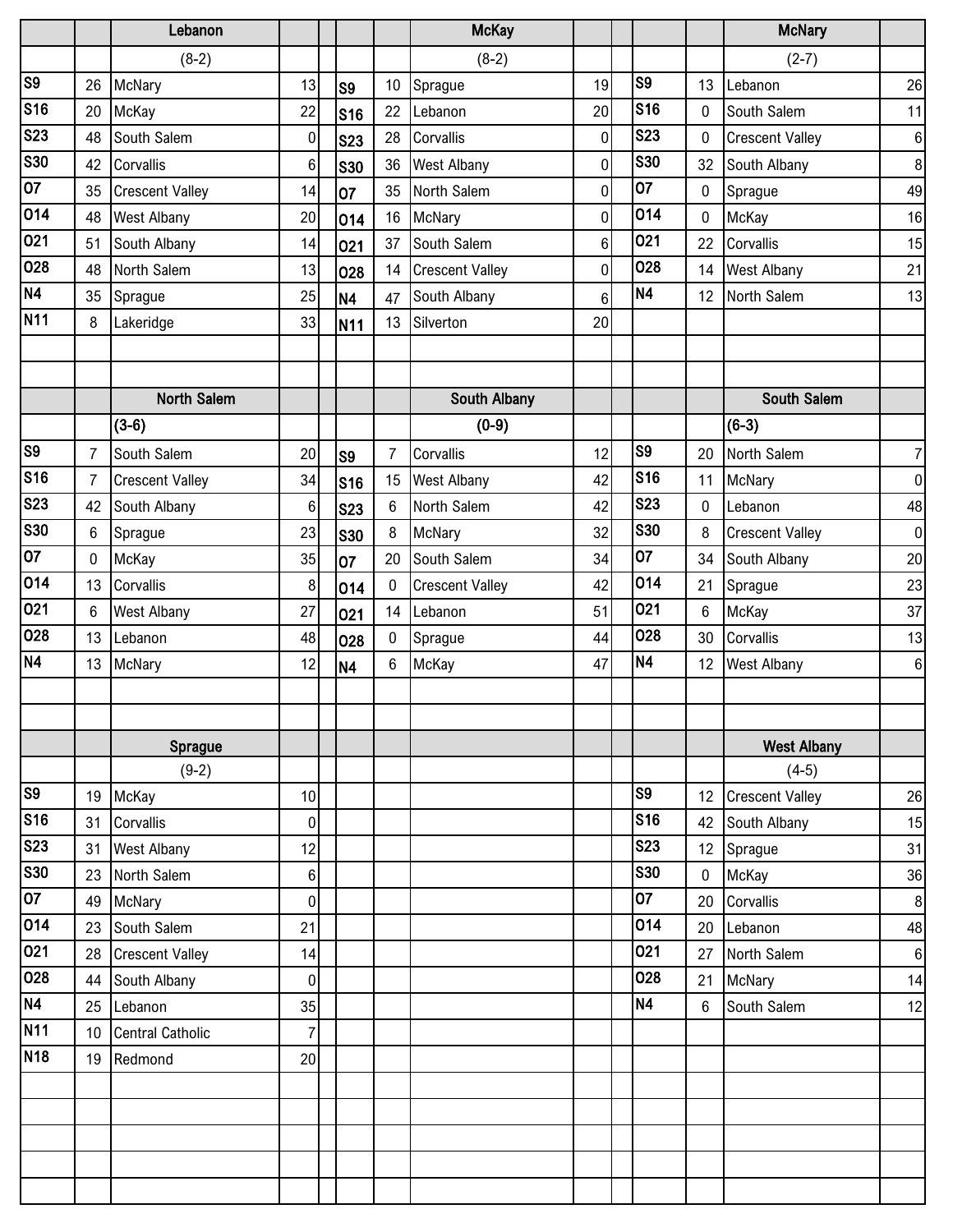|                        |                 | <b>District 9</b>    |                 |                |                 | Pac-Z                |                |                 |                 |                     |                  |
|------------------------|-----------------|----------------------|-----------------|----------------|-----------------|----------------------|----------------|-----------------|-----------------|---------------------|------------------|
|                        |                 | Canby                |                 |                |                 |                      |                |                 |                 | <b>Dallas</b>       |                  |
|                        |                 | $(9-3)$              |                 |                |                 |                      |                |                 |                 | $(2-7)$             |                  |
| $\overline{\text{S}}$  | 46              | <b>Mountain View</b> | 12              |                |                 |                      |                | S <sub>9</sub>  | 6               | Columbia River-WA   | 28               |
| <b>S16</b>             | 24              | Oregon City          | 22              |                |                 |                      |                | <b>S16</b>      | 24              | Tigard              | $\boldsymbol{6}$ |
| <b>S23</b>             | $\mathbf 0$     | Hillsboro            | 15              |                |                 |                      |                | <b>S23</b>      | 6               | Silverton           | 30               |
| S30                    | 34              | Tualatin             | 16              |                |                 |                      |                | <b>S30</b>      | 22              | McMinnville         | 23               |
| $\overline{07}$        | 34              | <b>Dallas</b>        | 14              |                |                 |                      |                | 07              | 14              | Canby               | 34               |
| 014                    | 41              | Forest Grove         | 10              |                |                 |                      |                | 014             | $6\phantom{1}6$ | Tualatin            | 33               |
| 021                    | 55              | McMinnville          | 20              |                |                 |                      |                | 021             | 21              | Westview            | $\boldsymbol{6}$ |
| 028                    | $\overline{7}$  | Newberg              | 6 <sup>1</sup>  |                |                 |                      |                | 028             | $6\phantom{1}6$ | <b>Forest Grove</b> | 39               |
| N4                     | 14              | Silverton            | 20              |                |                 |                      |                | <b>N4</b>       | $6\phantom{1}6$ | Newberg             | 24               |
| <b>N11</b>             | 28              | Bend                 | $6\phantom{.}$  |                |                 |                      |                |                 |                 |                     |                  |
| N <sub>18</sub>        | 28              | Wilson               | 21              |                |                 |                      |                |                 |                 |                     |                  |
| <b>N25</b>             | $\overline{7}$  | <b>West Linn</b>     | 28              |                |                 |                      |                |                 |                 |                     |                  |
|                        |                 |                      |                 |                |                 |                      |                |                 |                 |                     |                  |
|                        |                 |                      |                 |                |                 |                      |                |                 |                 |                     |                  |
|                        |                 | <b>Forest Grove</b>  |                 |                |                 | <b>McMinnville</b>   |                |                 |                 | Newberg             |                  |
|                        |                 | $(4-5)$              |                 |                |                 | $(1-8)$              |                |                 |                 | $(6-3)$             |                  |
| $\overline{\text{S}}$  | 13              | Sunset               | 23              | S <sub>9</sub> | 13              | Clackamas            | 27             | S <sub>2</sub>  | 48              | Hermiston           | $\pmb{0}$        |
| <b>S16</b>             | 19              | Lake Oswego          | 26              | S16            | 14              | Hillsboro            | 28             | S <sub>9</sub>  | 14              | Beaverton           | DT) 20           |
| <b>S23</b>             | 13              | Tualatin             | 39              | <b>S23</b>     | $\overline{0}$  | Newberg              | 34             | S <sub>16</sub> |                 |                     |                  |
| <b>S30</b>             | 26              | Silverton            | 19              | <b>S30</b>     | 23              | <b>Dallas</b>        | 22             | <b>S23</b>      | 34              | McMinnville         | $\pmb{0}$        |
| $\overline{07}$        | 28              | Westview             | 19              | 07             | $6\phantom{1}6$ | Silverton            | 12             | <b>S30</b>      | 17              | <b>West Linn</b>    | $\overline{7}$   |
| 014                    | 10 <sup>°</sup> | Canby                | 41              | 014            | $\overline{7}$  | Westview             | $6\phantom{1}$ | 07              | $6\phantom{1}6$ | Tualatin            | 15               |
| 021                    | 14              | Newberg              | 29              | 021            | 20              | Canby                | 55             | 014             | 20              | Silverton           | 19               |
| 028                    |                 | 39 Dallas            | 6               | 028            | 8               | Tualatin             | 18             | 021             |                 | 29 Forest Grove     | 14               |
| N4                     |                 | 16 McMinnville (ot)  | 13              | N4             |                 | 13 Forest Grove (ot) | 16             | 028             | $6\phantom{1}$  | Canby               | $\overline{7}$   |
|                        |                 |                      |                 |                |                 |                      |                | <b>N4</b>       |                 | 24 Dallas           | $\boldsymbol{6}$ |
|                        |                 |                      |                 |                |                 |                      |                |                 |                 |                     |                  |
|                        |                 | Silverton            |                 |                |                 |                      |                |                 |                 | <b>Tualatin</b>     |                  |
|                        |                 | $(8-3)$              |                 |                |                 |                      |                |                 |                 | $(6-4)$             |                  |
| $\overline{\text{S9}}$ | 27              | Milwaukie            | 15              |                |                 |                      |                | S <sub>9</sub>  | 26              | Aloha               | $\overline{7}$   |
| s <sub>16</sub>        | 22              | Clackamas            | 21              |                |                 |                      |                | <b>S16</b>      |                 | 16 Lakeridge        | 28               |
| <b>S23</b>             |                 | 30 Dallas            | 6 <sup>1</sup>  |                |                 |                      |                | <b>S23</b>      | 39              | Forest Grove        | 13               |
| <b>S30</b>             |                 | 19 Forest Grove      | 26              |                |                 |                      |                | <b>S30</b>      |                 | 16 Canby            | 34               |
| $ 07\rangle$           |                 | 12 McMinnville       | 6               |                |                 |                      |                | 07              | 15              | Newberg             | $\,6\,$          |
| 014                    |                 | 19 Newberg           | 20 <sub>l</sub> |                |                 |                      |                | 014             | 33              | Dallas              | $\boldsymbol{6}$ |
| 021                    |                 | 14 Tualatin          | 12              |                |                 |                      |                | 021             |                 | 12 Silverton        | 14               |
| 028                    | $\overline{7}$  | Aloha                | $6 \mid$        |                |                 |                      |                | 028             | 18              | McMinnville         | $\bf 8$          |
| N4                     |                 | 20 Canby             | 14              |                |                 |                      |                | <b>N4</b>       | 31              | Hermiston           | $\pmb{0}$        |
| <b>N11</b>             |                 | 20 McKay             | 13              |                |                 |                      |                | <b>N11</b>      |                 | 14 Franklin         | 35               |
| <b>N18</b>             |                 | 14 Pendleton         | 29              |                |                 |                      |                |                 |                 |                     |                  |
|                        |                 |                      |                 |                |                 |                      |                |                 |                 |                     |                  |
|                        |                 |                      |                 |                |                 |                      |                |                 |                 |                     |                  |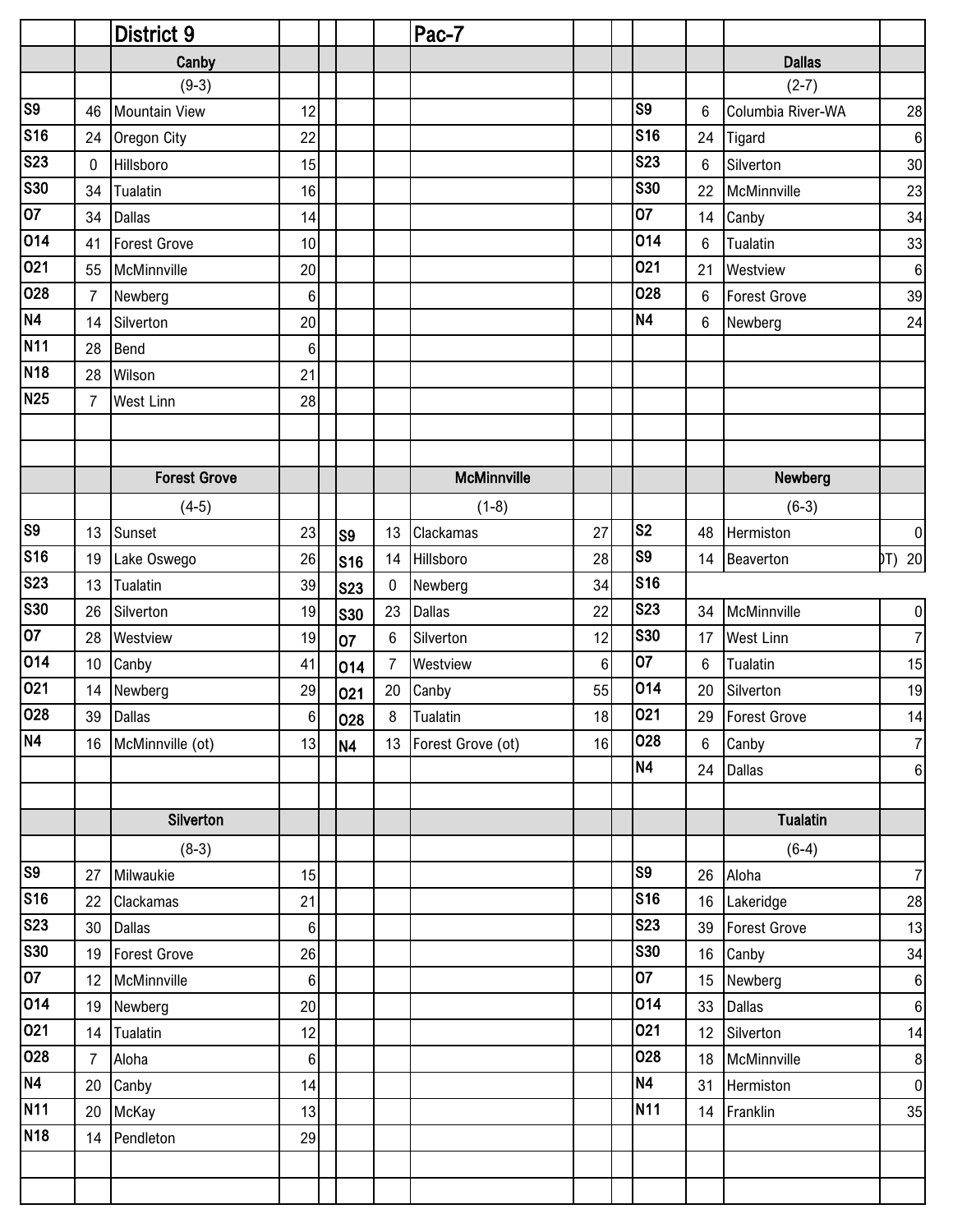|                          |                | 1994 Class 3A Football Schedules and Scores |                         |                 |              |                      |                         |                |              |                   |                  |
|--------------------------|----------------|---------------------------------------------|-------------------------|-----------------|--------------|----------------------|-------------------------|----------------|--------------|-------------------|------------------|
|                          |                | <b>District 1</b>                           |                         |                 |              | <b>Cowapa League</b> |                         |                |              |                   |                  |
|                          |                | Astoria                                     |                         |                 |              | <b>Banks</b>         |                         |                |              | <b>Clatskanie</b> |                  |
|                          |                | $(9-3)$                                     |                         |                 |              | $(0-9)$              |                         |                |              | $(4-5)$           |                  |
| S <sub>9</sub>           | 14             | Central                                     | 23                      | S <sub>9</sub>  | 0            | Yamhill-Carlton      | $6 \overline{6}$<br>bt) | S <sub>9</sub> | 28           | Stayton           | 12               |
| S <sub>16</sub>          | 34             | Ilwaco (WA)                                 | $6\phantom{.}6$         | <b>S16</b>      | 6            | Westview             | 9 <sup>1</sup>          | S16            | 23           | Ridgefield (WA)   | 36               |
| S23                      | 32             | Clatskanie                                  | $\,6$                   | <b>S23</b>      | 6            | St. Helens           | 29                      | <b>S23</b>     | 6            | Astoria           | 32               |
| $\overline{\text{S30}}$  | 28             | Seaside                                     | 21                      | <b>S30</b>      | $\mathbf{0}$ | Rainier              | $\overline{7}$          | <b>S30</b>     | 35           | Scappoose         | 14               |
| $\overline{07}$          | 27             | St. Helens                                  | 14                      | 07              | $\mathbf 0$  | Tillamook            | 21                      | 07             | 33           | Rainier           | 14               |
| 014                      | $\mathbf 0$    | Tillamook                                   | 14                      | 014             | 0            | Clatskanie           | 31                      | 014            | 31           | <b>Banks</b>      | $\pmb{0}$        |
| 021                      | 34             | <b>Banks</b>                                | $\bf{8}$                | 021             | 8            | Astoria              | 34                      | 021            | 3            | Seaside           | 37               |
| 028                      | 14             | Scappoose                                   | $\overline{7}$          | 028             | $\mathbf 0$  | Seaside              | 41                      | 028            | 12           | St. Helens        | 13               |
| <b>N4</b>                | 34             | Rainier                                     | 0                       | <b>N4</b>       | 12           | Scappoose            | 26                      | N4             | $\mathbf{0}$ | Tillamook         | 14               |
| <b>N11</b>               | 16             | Sherwood                                    | 14                      |                 |              |                      |                         |                |              |                   |                  |
| <b>N18</b>               | 21             | Vale                                        | 20                      |                 |              |                      |                         |                |              |                   |                  |
| <b>N25</b>               | 0              | Brookings-Harbor                            | 26                      |                 |              |                      |                         |                |              |                   |                  |
|                          |                |                                             |                         |                 |              |                      |                         |                |              |                   |                  |
|                          |                | Rainier                                     |                         |                 |              |                      |                         |                |              | St. Helens        |                  |
|                          |                | $(3-6)$                                     |                         |                 |              |                      |                         |                |              | $(3-6)$           |                  |
| S <sub>9</sub>           | 14             | Woodland (WA)                               | 0                       |                 |              |                      |                         | S <sub>9</sub> | 32           | Westview          | 35               |
| S <sub>16</sub>          | $\overline{7}$ | Estacada                                    | $\overline{\mathbf{c}}$ |                 |              |                      |                         | S16            | 13           | Marist            | 24               |
| S <sub>23</sub>          | 0              | Scappoose                                   | $\overline{3}$          |                 |              |                      |                         | <b>S23</b>     | 29           | <b>Banks</b>      | $\,6$            |
| $\overline{\text{S}30}$  | $\overline{7}$ | <b>Banks</b>                                | $\pmb{0}$               |                 |              |                      |                         | <b>S30</b>     | 13           | Tillamook         | 15               |
| 07                       | 14             | Clatskanie                                  | 33                      |                 |              |                      |                         | 07             | 14           | Astoria           | 27               |
| 014                      | 13             | Seaside                                     | 23                      |                 |              |                      |                         | 014            | 0            | Scappoose         | 26               |
| $\overline{021}$         |                | 12 St. Helens                               | 21                      |                 |              |                      |                         | 021            | 21           | Rainier           | 12               |
| 028                      | 6              | Tillamook                                   | 28                      |                 |              |                      |                         | 028            | 13           | Clatskanie        | 12               |
| N4                       | $\mathbf 0$    | Astoria                                     | 34                      |                 |              |                      |                         | N4             | 7            | Seaside           | 36               |
|                          |                |                                             |                         |                 |              |                      |                         |                |              |                   |                  |
|                          |                | Scappoose                                   |                         |                 |              | Seaside              |                         |                |              | <b>Tillamook</b>  |                  |
|                          |                | $(5-4)$                                     |                         |                 |              | $(12-1)$             |                         |                |              | $(6-3)$           |                  |
| S <sub>9</sub>           | 43             | Elmira                                      | 38                      | S <sub>9</sub>  | 24           | The Dalles           | $\overline{3}$          | S9             | 12           | Cascade           | 28               |
| S <sub>16</sub>          | 0              | Molalla                                     | 14                      | <b>S16</b>      | 22           | <b>Sweet Home</b>    | $\overline{0}$          | <b>S16</b>     | 41           | <b>Taftr</b>      | $\boldsymbol{6}$ |
| $\overline{\text{S}}$ 23 | 3              | Rainier                                     | $\pmb{0}$               | <b>S23</b>      | 42           | Tillamook            | 16                      | <b>S23</b>     | 16           | Seaside           | 42               |
| <b>S30</b>               | 14             | Clatskanie                                  | 35                      | <b>S30</b>      | 21           | Astoria              | 28                      | <b>S30</b>     | 15           | St. Helens        | 13               |
| $\overline{07}$          | 13             | Seaside                                     | 41                      | 07              | 41           | Scappoose            | 13                      | 07             | 21           | <b>Banks</b>      | $\boldsymbol{0}$ |
| 014                      | 26             | St. Helens                                  | $\pmb{0}$               | 014             | 23           | Rainier              | 13                      | 014            | 14           | Astoria           | $\overline{0}$   |
| 021                      | 21             | Tillamook                                   | $\boldsymbol{9}$        | 021             | 37           | Clatskanie           | 3 <sup>1</sup>          | 021            | 9            | Scappoose         | 21               |
| 028                      | $\overline{7}$ | Astoria                                     | 14                      | 028             | 41           | <b>Banks</b>         | $\overline{0}$          | 028            | 28           | Rainier           | $\boldsymbol{6}$ |
| <b>N4</b>                | 26             | <b>Banks</b>                                | 12                      | <b>N4</b>       | 36           | St. Helens           | $\overline{7}$          | N4             | 14           | Clatskanie        | $\mathbf 0$      |
|                          |                |                                             |                         | N11             | 33           | <b>Burns</b>         | 14                      |                |              |                   |                  |
|                          |                |                                             |                         | N <sub>18</sub> | 36           | Molalla              | 7                       |                |              |                   |                  |
|                          |                |                                             |                         | N <sub>25</sub> | 13           | Junction City (ot)   | $\overline{7}$          |                |              |                   |                  |
|                          |                |                                             |                         | D <sub>2</sub>  | 27           | Brookings-Harbor     | 14                      |                |              |                   |                  |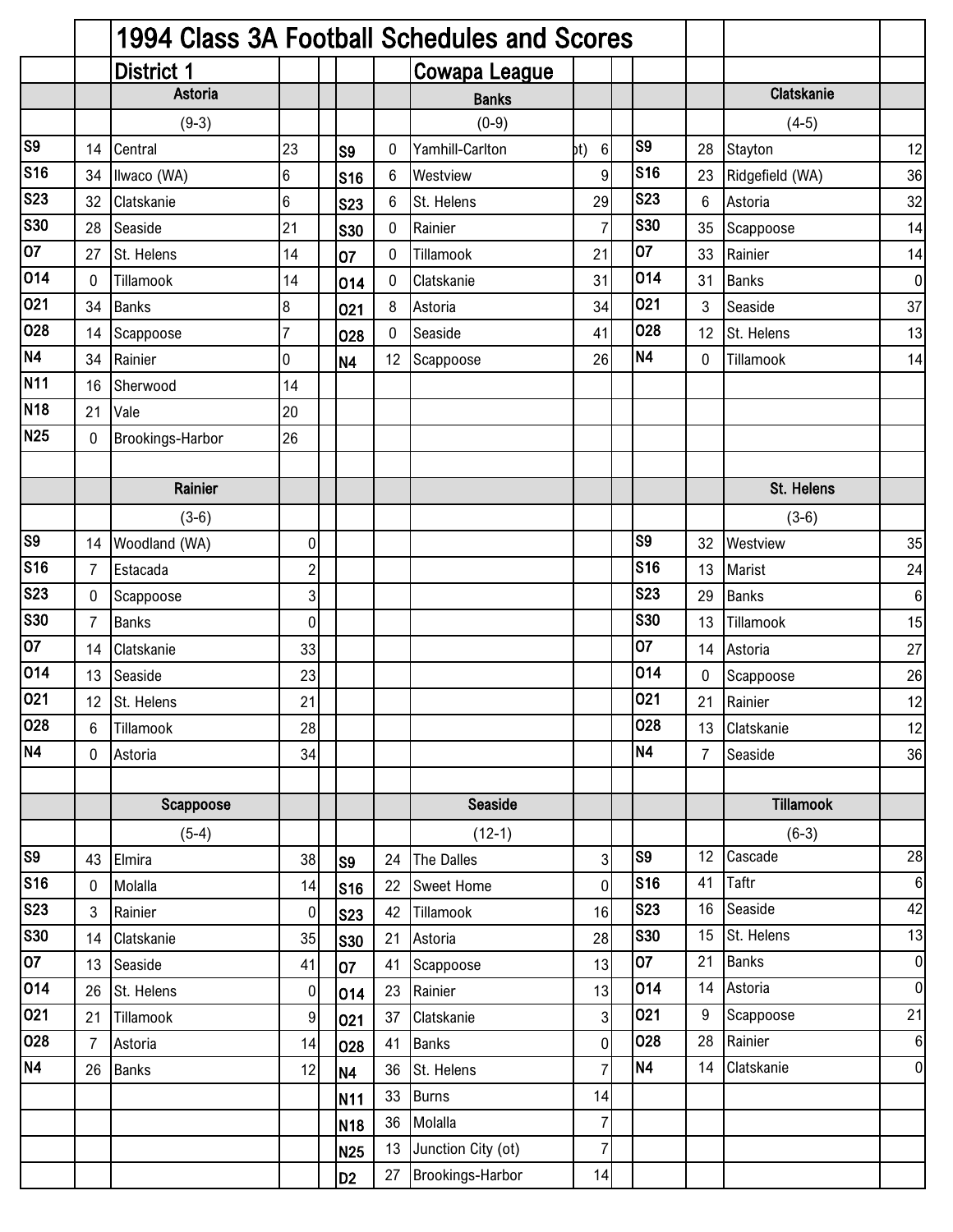|                 |                | <b>District 2</b>         |                  |                |                 | <b>Tri-Valley</b>         |                |                 |    |                           |                  |
|-----------------|----------------|---------------------------|------------------|----------------|-----------------|---------------------------|----------------|-----------------|----|---------------------------|------------------|
|                 |                | <b>Estacada</b>           |                  |                |                 | Gladstone                 |                |                 |    | La Salle                  |                  |
|                 |                | $(5-4)$                   |                  |                |                 | $(5-4)$                   |                |                 |    | $(6-3)$                   |                  |
| S <sub>9</sub>  | 23             | Philomath                 | $\boldsymbol{7}$ | S <sub>9</sub> | $\mathbf 0$     | Molalla                   | $\overline{7}$ | S9              | 37 | North Marion              | $\boldsymbol{6}$ |
| <b>S16</b>      | $\overline{2}$ | Rainier                   | $\overline{7}$   | S16            | 27              | Woodburn                  | $\overline{7}$ | <b>S16</b>      | 33 | Camas (WA)                | 16               |
| <b>S23</b>      | 29             | Sherwood                  | $\bf 8$          | <b>S23</b>     | 35              | <b>North Marion</b>       | $\pmb{0}$      | <b>S23</b>      | 29 | The Dalles                | 34               |
| <b>S30</b>      | $\overline{7}$ | Gladstone                 | 14               | <b>S30</b>     | 14              | Estacada                  | $\overline{7}$ | <b>S30</b>      | 27 | Sherwood                  | 39               |
| $\overline{07}$ | 0              | The Dalles                | 45               | 07             | $\overline{7}$  | Sherwood                  | 21             | 07              | 43 | Portland Christian        | $\boldsymbol{6}$ |
| 014             | 34             | Woodburn                  | 14               | 014            | 41              | La Salle                  | 46             | 014             | 46 | Gladstone                 | 41               |
| 021             | 30             | Portland Christian        | $\,6$            | 021            | 15              | The Dalles                | 24             | 021             | 29 | Madras                    | $\boldsymbol{6}$ |
| 028             | 14             | Madras                    | $\,6\,$          | 028            | 41              | <b>Portland Christian</b> | 14             | 028             | 33 | Cascade                   | 48               |
| N4              | 6              | La Salle                  | 28               | N4             | 39              | Madras                    | $\mathbf 0$    | N4              | 28 | Estacada                  | $\boldsymbol{6}$ |
|                 |                |                           |                  |                |                 |                           |                |                 |    |                           |                  |
|                 |                |                           |                  |                |                 |                           |                |                 |    |                           |                  |
|                 |                | <b>Madras</b>             |                  |                |                 | <b>Portland Christian</b> |                |                 |    | Sherwood                  |                  |
|                 |                | $(2-7)$                   |                  |                |                 | $(2-7)$                   |                |                 |    | $(7-3)$                   |                  |
| S <sub>9</sub>  | 8              | La Pine                   | $\pmb{0}$        | S <sub>9</sub> |                 | 12 Wahtonka               | 6              | S <sub>9</sub>  | 28 | Woodburn                  | $\pmb{0}$        |
| <b>S16</b>      |                | 14 Crook County           | 26               | <b>S16</b>     | 18              | Jefferson (OR)            | $\pmb{0}$      | <b>S16</b>      | 26 | Stayton                   | $\pmb{0}$        |
| <b>S23</b>      | 8              | <b>Portland Christian</b> | 3                | <b>S23</b>     | 3               | Madras                    | 8              | <b>S23</b>      | 8  | Estacada                  | 29               |
| <b>S30</b>      | 14             | The Dalles                | 58               | <b>S30</b>     | $\pmb{0}$       | Stayton                   | 33             | <b>S30</b>      | 39 | La Salle                  | 27               |
| 07              | $\overline{7}$ | Central                   | 45               | 07             | $6\phantom{1}6$ | La Salle                  | 43             | 07              | 21 | Gladstone                 | $\overline{7}$   |
| 014             | 6              | Sherwood                  | 33               | 014            | 12              | The Dalles                | 33             | 014             | 33 | Madras                    | $\boldsymbol{6}$ |
| 021             | 6              | La Salle                  | 29               | 021            | 6               | Estacada                  | 30             | 021             | 21 | <b>Sweet Home</b>         | 13               |
| 028             | 6              | Estacada                  | 14               | 028            | 14              | Gladstone                 | 41             | 028             | 27 | <b>The Dalles</b>         | 47               |
| <b>N4</b>       | $\mathbf 0$    | Gladstone                 | 39               | N <sub>4</sub> | 28              | Sherwood                  | 42             | N4              | 42 | <b>Portland Christian</b> | 28               |
|                 |                |                           |                  |                |                 |                           |                | N <sub>11</sub> | 14 | Astoria                   | 16               |
|                 |                |                           |                  |                |                 |                           |                |                 |    |                           |                  |
|                 |                |                           |                  |                |                 |                           |                |                 |    |                           |                  |
|                 |                | <b>The Dalles</b>         |                  |                |                 |                           |                |                 |    |                           |                  |
|                 |                | $(6-4)$                   |                  |                |                 |                           |                |                 |    |                           |                  |
| S <sub>9</sub>  | 3              | Seaside                   | 24               |                |                 |                           |                |                 |    |                           |                  |
| <b>S16</b>      | 0              | Pendleton                 | 33               |                |                 |                           |                |                 |    |                           |                  |
| <b>S23</b>      | 34             | La Salle                  | 29               |                |                 |                           |                |                 |    |                           |                  |
| <b>S30</b>      | 58             | Madras                    | 14               |                |                 |                           |                |                 |    |                           |                  |
| 07              | 45             | Estacada                  | 0                |                |                 |                           |                |                 |    |                           |                  |
| 014             | 33             | <b>Portland Christian</b> | 12               |                |                 |                           |                |                 |    |                           |                  |
| 021             | 24             | Gladstone                 | 15               |                |                 |                           |                |                 |    |                           |                  |
| 028             | 47             | Sherwood                  | 27               |                |                 |                           |                |                 |    |                           |                  |
| <b>N4</b>       | 6              | Molalla                   | 63               |                |                 |                           |                |                 |    |                           |                  |
| <b>N11</b>      | 0              | Molalla                   | 28               |                |                 |                           |                |                 |    |                           |                  |
|                 |                |                           |                  |                |                 |                           |                |                 |    |                           |                  |
|                 |                |                           |                  |                |                 |                           |                |                 |    |                           |                  |
|                 |                |                           |                  |                |                 |                           |                |                 |    |                           |                  |
|                 |                |                           |                  |                |                 |                           |                |                 |    |                           |                  |
|                 |                |                           |                  |                |                 |                           |                |                 |    |                           |                  |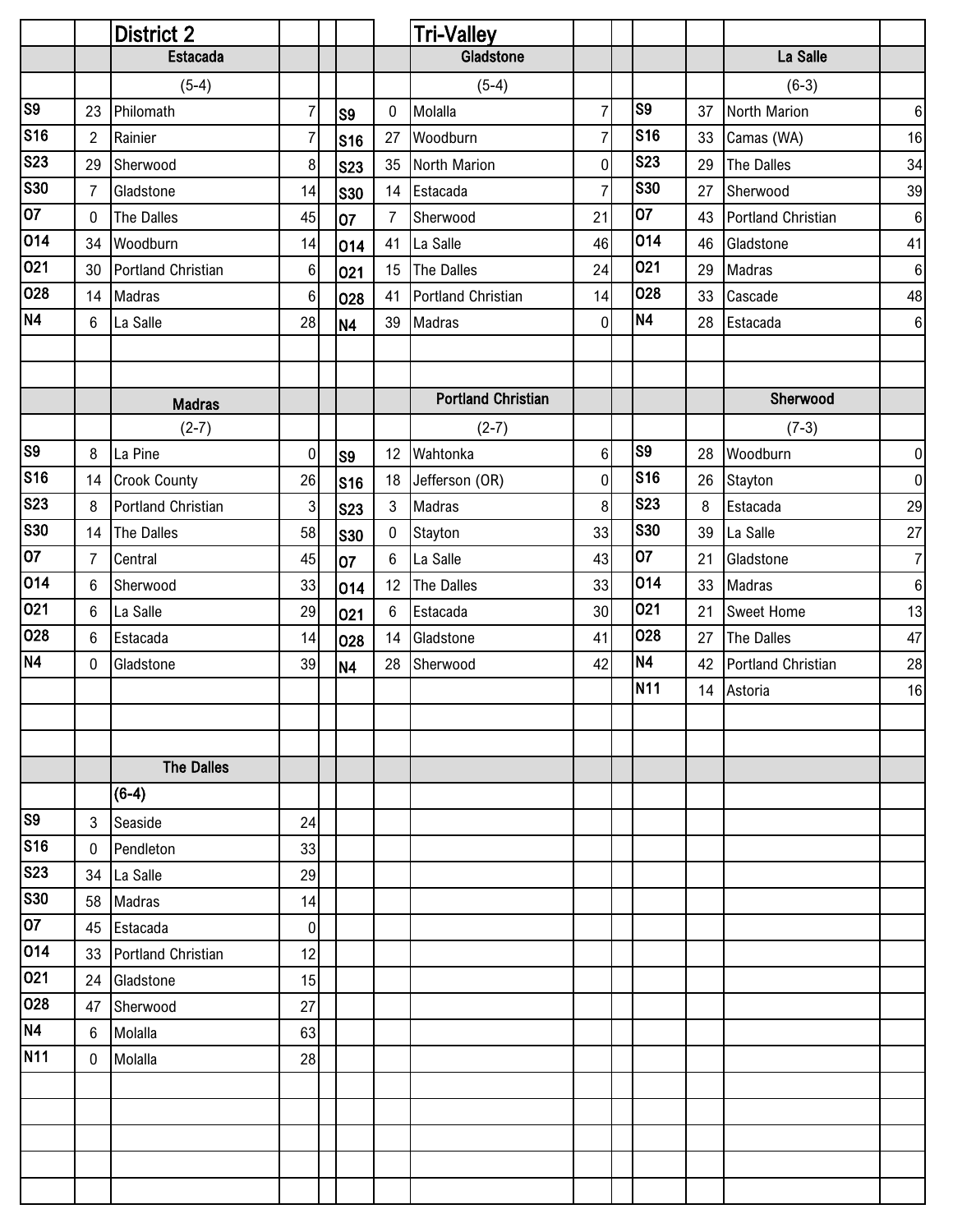|                        |                 |                         |    |                 |             | <b>District 3 Far West</b> |                 |                 |    |                        |                  |
|------------------------|-----------------|-------------------------|----|-----------------|-------------|----------------------------|-----------------|-----------------|----|------------------------|------------------|
|                        |                 | <b>Bandon</b>           |    |                 |             | <b>Brookings-Harbor</b>    |                 |                 |    | Coquille               |                  |
|                        |                 | $(5-4)$                 |    |                 |             | $(12-1)$                   |                 |                 |    | $(6-3)$                |                  |
| $\overline{\text{S}}$  | 6               | North Valley            | 12 | S <sub>9</sub>  | 14          | <b>Illinois Valley</b>     | $\overline{0}$  | S9              | 13 | Toledo                 | 12               |
| <b>S16</b>             | 28              | Elmira                  | 20 | <b>S16</b>      | 43          | <b>Hidden Valley</b>       | $6\phantom{.}$  | <b>S16</b>      | 24 | South Umpqua           | 6                |
| <b>S23</b>             | 50              | Reedsport               | 20 | <b>S23</b>      | 45          | <b>Myrtle Point</b>        | 12              | <b>S23</b>      | 20 | Douglas                | $\pmb{0}$        |
| <b>S30</b>             | 26              | Coquille                | 34 | <b>S30</b>      | 53          | Reedsport                  | 18              | <b>S30</b>      | 34 | Bandon                 | 26               |
| $\overline{07}$        | 20              | Siuslaw                 | 57 | 07              | 43          | Douglas                    | $\overline{0}$  | 07              | 12 | Reedsport              | 14               |
| 014                    | $\mathbf 0$     | Brookings-Harbor        | 22 | 014             | 22          | Bandon                     | $\overline{0}$  | 014             | 6  | <b>Gold Beach</b>      | 31               |
| 021                    | 28              | <b>Gold Beach</b>       | 22 | 021             | 35          | Siuslaw                    | 21              | 021             | 27 | <b>Myrtle Point</b>    | $\,6\,$          |
| 028                    | 25              | Douglas                 | 12 | 028             | 41          | <b>Gold Beach</b>          | 26              | 028             | 18 | Siuslaw                | 13               |
| N <sub>4</sub>         | 30              | <b>Myrtle Point</b>     | 8  | <b>N4</b>       | 30          | Coquille                   | $6\phantom{.}$  | <b>N4</b>       | 6  | Brookings-Harbor       | 30               |
|                        |                 |                         |    | <b>N11</b>      | 28          | Taft                       | $\overline{0}$  |                 |    |                        |                  |
|                        |                 |                         |    | N <sub>18</sub> | 21          | Henley                     | 10 <sup>1</sup> |                 |    |                        |                  |
|                        |                 |                         |    | <b>N25</b>      | 26          | Astoria                    | $\overline{0}$  |                 |    |                        |                  |
|                        |                 |                         |    | D <sub>2</sub>  | 14          | Seaside                    | 27              |                 |    |                        |                  |
|                        |                 |                         |    |                 |             |                            |                 |                 |    |                        |                  |
|                        |                 |                         |    |                 |             |                            |                 |                 |    |                        |                  |
|                        |                 | <b>Douglas</b>          |    |                 |             |                            |                 |                 |    | <b>Gold Beach</b>      |                  |
|                        |                 | $(1-8)$                 |    |                 |             |                            |                 |                 |    | $(6-3)$                |                  |
| $\overline{\text{S9}}$ | 13              | Sutherlin               | 12 |                 |             |                            |                 | S <sub>9</sub>  | 48 | Rogue River            | $\pmb{0}$        |
| S <sub>16</sub>        | 6               | Glide                   | 19 |                 |             |                            |                 | <b>S16</b>      | 16 | <b>Illinois Valley</b> | 14               |
| <b>S23</b>             | $\mathbf 0$     | Coquille                | 20 |                 |             |                            |                 | <b>S23</b>      | 18 | Siuslaw                | 19               |
| <b>S30</b>             | 20              | <b>Gold Beach</b>       | 22 |                 |             |                            |                 | <b>S30</b>      | 22 | Douglas                | 20               |
| 07                     | $\mathbf 0$     | Brookings-Harbor        | 43 |                 |             |                            |                 | 07              | 54 | <b>Myrtle Point</b>    | 14               |
| 014                    | 12 <sup>°</sup> | <b>Myrtle Point</b>     | 36 |                 |             |                            |                 | 014             | 31 | Coquille               | $\,6\,$          |
| 021                    | 6 <sup>1</sup>  | Reedsport               | 26 |                 |             |                            |                 | 021             |    | 22 Bandon              | 28               |
| 028                    | 12              | Bandon                  | 25 |                 |             |                            |                 | 028             | 26 | Brookings-Harbor       | 41               |
| N4                     | $6\phantom{.0}$ | Siuslaw                 | 20 |                 |             |                            |                 | <b>N4</b>       |    | 24 Reedsport           | 19               |
|                        |                 |                         |    |                 |             |                            |                 |                 |    |                        |                  |
|                        |                 |                         |    |                 |             |                            |                 |                 |    |                        |                  |
|                        |                 | <b>Myrtle Point</b>     |    |                 |             | Reedsport                  |                 |                 |    | <b>Siuslaw</b>         |                  |
|                        |                 | $(2-7)$                 |    |                 |             | $(4-5)$                    |                 |                 |    | $(8-3)$                |                  |
| S <sub>9</sub>         | $\mathbf 0$     | Glide                   | 14 | S <sub>9</sub>  | 13          | Newport                    | 19              | S <sub>9</sub>  | 28 | Pleasant Hill          | 19               |
| <b>S16</b>             | 46              | Creswell                | 36 | <b>S16</b>      | 33          | Sutherlin                  | 6 <sup>1</sup>  | <b>S16</b>      | 33 | Newport                | 14               |
| <b>S23</b>             | 12              | <b>Brookings-Harbor</b> | 45 | <b>S23</b>      | 20          | Bandon                     | 50              | <b>S23</b>      | 19 | <b>Gold Beach</b>      | 18               |
| <b>S30</b>             | $\mathbf 0$     | Siuslaw                 | 34 | <b>S30</b>      | 18          | Brookings-Harbor           | 53              | <b>S30</b>      | 34 | <b>Myrtle Point</b>    | $\boldsymbol{0}$ |
| 07                     | 14              | <b>Gold Beach</b>       | 54 | 07              | 14          | Coquille                   | 12              | 07              | 57 | Bandon                 | 20               |
| 014                    | 36              | Douglas                 | 12 | 014             | $\mathbf 0$ | Siuslaw                    | 22              | 014             | 22 | Reedsport              | $\pmb{0}$        |
| 021                    | 6               | Coquille                | 27 | 021             | 26          | Douglas                    | 6 <sup>1</sup>  | 021             | 21 | Brookings-Harbor       | 35               |
| 028                    | 6               | Reedsport               | 21 | 028             | 21          | <b>Myrtle Point</b>        | 6 <sup>1</sup>  | 028             | 13 | Coquille               | 18               |
| N4                     | 8               | Bandon                  | 30 | <b>N4</b>       | 19          | <b>Gold Beach</b>          | 24              | <b>N4</b>       | 20 | Douglas                | $\,6\,$          |
|                        |                 |                         |    |                 |             |                            |                 | <b>N11</b>      | 36 | Philomath              | $\overline{7}$   |
|                        |                 |                         |    |                 |             |                            |                 | N <sub>18</sub> | 6  | Junction City          | 24               |
|                        |                 |                         |    |                 |             |                            |                 |                 |    |                        |                  |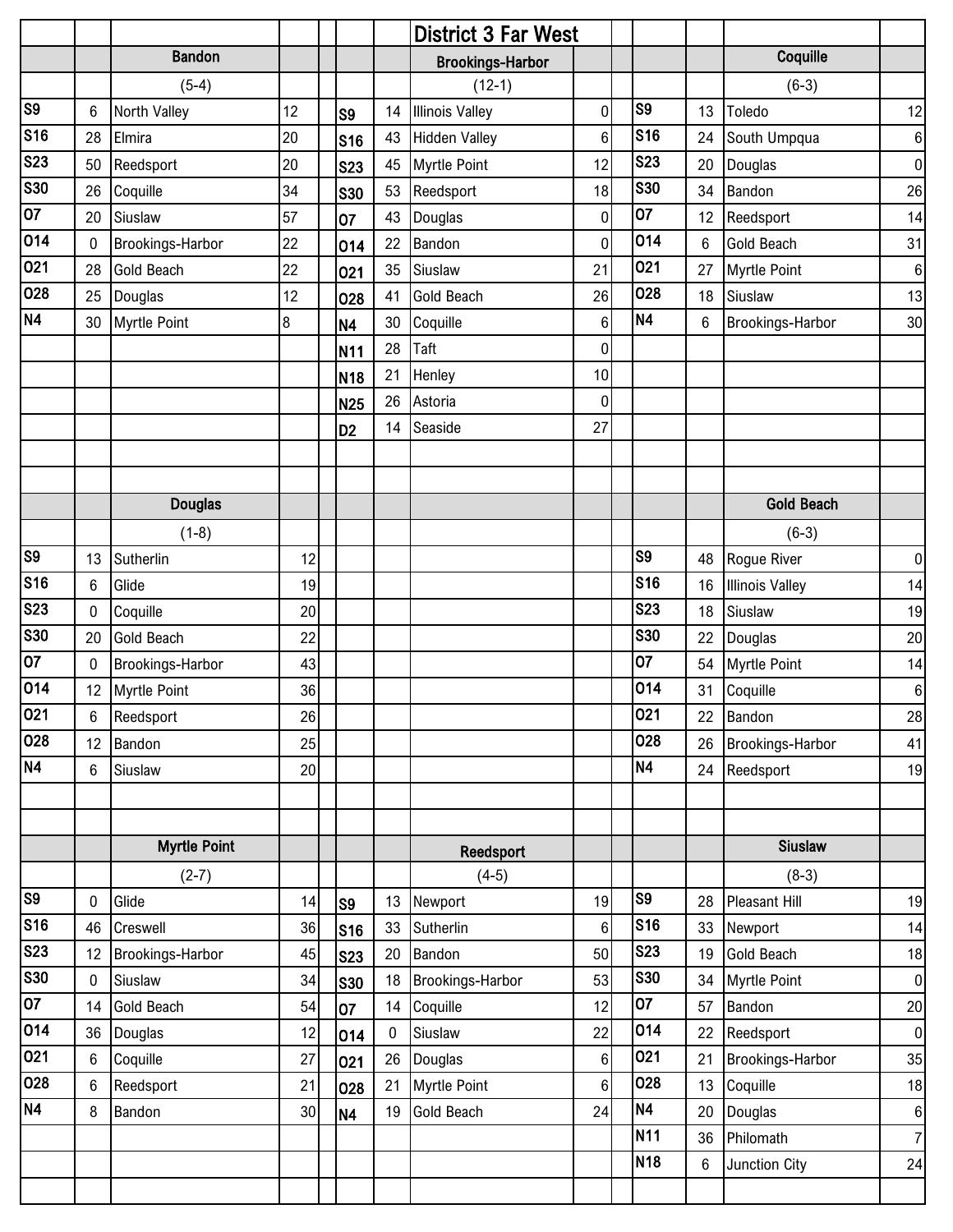|                       |                |                           |                |                |                | District 4 Val-Co |                  |                |                 |                        |                  |
|-----------------------|----------------|---------------------------|----------------|----------------|----------------|-------------------|------------------|----------------|-----------------|------------------------|------------------|
|                       |                | Jefferson                 |                |                |                | Newport           |                  |                |                 | Philomath              |                  |
|                       |                | $(2-7)$                   |                |                |                | $(4-5)$           |                  |                |                 | $(7-3)$                |                  |
| $\overline{\text{S}}$ |                | 14 Amity                  | 40             | S <sub>9</sub> | 19             | Reedsport         | 13               | S9             | $\overline{7}$  | Estacada               | 23               |
| <b>S16</b>            | $\mathbf 0$    | <b>Portland Christian</b> | 18             | S16            | 14             | Siuslaw           | 33               | <b>S16</b>     | 6               | Central                | 41               |
| <b>S23</b>            | 23             | Toledo                    | 33             | <b>S23</b>     | 13             | Philomath         | 14               | <b>S23</b>     | 14              | Newport                | 13               |
| <b>S30</b>            | $\mathbf 0$    | Philomath                 | 44             | <b>S30</b>     | 28             | Willamina         | 14               | <b>S30</b>     | 44              | Jefferson              | $\pmb{0}$        |
| $\overline{07}$       | 13             | Newport                   | 35             | 07             | 35             | Jefferson (OR)    | 13               | 07             | 24              | Yamhill-Carlton        | $\,6$            |
| 014                   | $\mathbf 0$    | Willamina                 | 21             | 014            | 15             | Toledo            | 20               | 014            | 40              | Waldport               | $\,6\,$          |
| 021                   | 14             | Yamhill-Carlton           | 18             | 021            | 20             | Taft              | 22               | 021            | 21              | Toledo                 | 14               |
| 028                   | 18             | Taft                      | 6              | 028            | 35             | Waldport          | $\boldsymbol{8}$ | 028            | 41              | Willamina              | $\,6\,$          |
| <b>N4</b>             | 29             | Waldport                  | $\overline{0}$ | N <sub>4</sub> | 9              | Yamhill-Carlton   | 14               | <b>N4</b>      | 20              | Taft                   | $\pmb{0}$        |
|                       |                |                           |                |                |                |                   |                  | <b>N11</b>     | $\overline{7}$  | Siuslaw                | 36               |
|                       |                |                           |                |                |                |                   |                  |                |                 |                        |                  |
|                       |                |                           |                |                |                |                   |                  |                |                 |                        |                  |
|                       |                | <b>Taft</b>               |                |                |                |                   |                  |                |                 | <b>Toledo</b>          |                  |
|                       |                | $(5-5)$                   |                |                |                |                   |                  |                |                 | $(5-4)$                |                  |
| S <sub>9</sub>        | 8              | Dayton                    | 42             |                |                |                   |                  | S9             | 12 <sup>°</sup> | Coquille               | 13               |
| S16                   | $\mathbf 0$    | Tillamook                 | 41             |                |                |                   |                  | <b>S16</b>     | 14              | Kennedy                | $\overline{2}$   |
| <b>S23</b>            | 26             | Waldport                  | 6              |                |                |                   |                  | <b>S23</b>     | 33              | Jefferson (OR)         | 23               |
| <b>S30</b>            | 20             | Toledo                    | 19             |                |                |                   |                  | <b>S30</b>     | 19              | Taft                   | 20               |
| $\overline{07}$       | 18             | Willamina                 | $\overline{7}$ |                |                |                   |                  | 07             | 32              | Waldport               | 14               |
| 014                   | 26             | Yamhill-Carlton           | $\overline{0}$ |                |                |                   |                  | 014            | 20              | Newport                | 15               |
| 021                   | 22             | Newportt                  | 20             |                |                |                   |                  | 021            | 14              | Philomath              | 21               |
| 028                   | 6              | Jefferson                 | 18             |                |                |                   |                  | 028            | 6               | Yamhill-Carlton        | 26               |
| N4                    | $\mathbf 0$    | Philomath                 | 20             |                |                |                   |                  | <b>N4</b>      | $\,8\,$         | Willamina              | $\,6\,$          |
| <b>N11</b>            | 0              | Brookings-Harbor          | 28             |                |                |                   |                  |                |                 |                        |                  |
|                       |                |                           |                |                |                |                   |                  |                |                 |                        |                  |
|                       |                |                           |                |                |                |                   |                  |                |                 |                        |                  |
|                       |                | Waldport                  |                |                |                | Willamina         |                  |                |                 | <b>Yamhill-Carlton</b> |                  |
|                       |                | $(1-8)$                   |                |                |                | $(3-6)$           |                  |                |                 | $(6-3)$                |                  |
| $\overline{\text{S}}$ | $\overline{7}$ | Neah-Kah-Nie              | 35             | S <sub>9</sub> | 0              | Santiam           | 30 <sup>1</sup>  | S <sub>9</sub> | $\,6\,$         | Banks (ot)             | $\pmb{0}$        |
| <b>S16</b>            | 21             | Scio                      | 34             | <b>S16</b>     | 32             | Colton            | $\overline{7}$   | <b>S16</b>     | 22              | North Marion           | $\,8\,$          |
| <b>S23</b>            | 6              | Taft                      | 26             | <b>S23</b>     | 20             | Yamhill-Carlton   | 13               | <b>S23</b>     | 13              | Willamina              | 20               |
| <b>S30</b>            | $\overline{7}$ | Yamhill-Carlton           | 36             | <b>S30</b>     | 14             | Newport           | 28               | <b>S30</b>     | 36              | Waldport               | $\boldsymbol{7}$ |
| $\overline{07}$       | 14             | Toledo                    | 32             | 07             | $\overline{7}$ | Taft              | 18               | 07             | $6\phantom{1}6$ | Philomath              | 24               |
| 014                   | 6              | Philomath                 | 40             | 014            | 21             | Jefferson (OR)    | $\overline{0}$   | 014            | $\pmb{0}$       | Taft                   | 26               |
| 021                   | 16             | Willamina                 | 14             | 021            | 14             | Waldport          | 16               | 021            | 18              | Jefferson (OR)         | 14               |
| 028                   | 8              | Newport                   | 35             | 028            | 6              | Philomath         | 41               | 028            | 26              | Toledo                 | $\,6\,$          |
| <b>N4</b>             | $\mathbf 0$    | Jefferson                 | 29             | <b>N4</b>      | 6              | Toledo            | $\mathbf{8}$     | N <sub>4</sub> | 14              | Newport                | $\boldsymbol{9}$ |
|                       |                |                           |                |                |                |                   |                  |                |                 |                        |                  |
|                       |                |                           |                |                |                |                   |                  |                |                 |                        |                  |
|                       |                |                           |                |                |                |                   |                  |                |                 |                        |                  |
|                       |                |                           |                |                |                |                   |                  |                |                 |                        |                  |
|                       |                |                           |                |                |                |                   |                  |                |                 |                        |                  |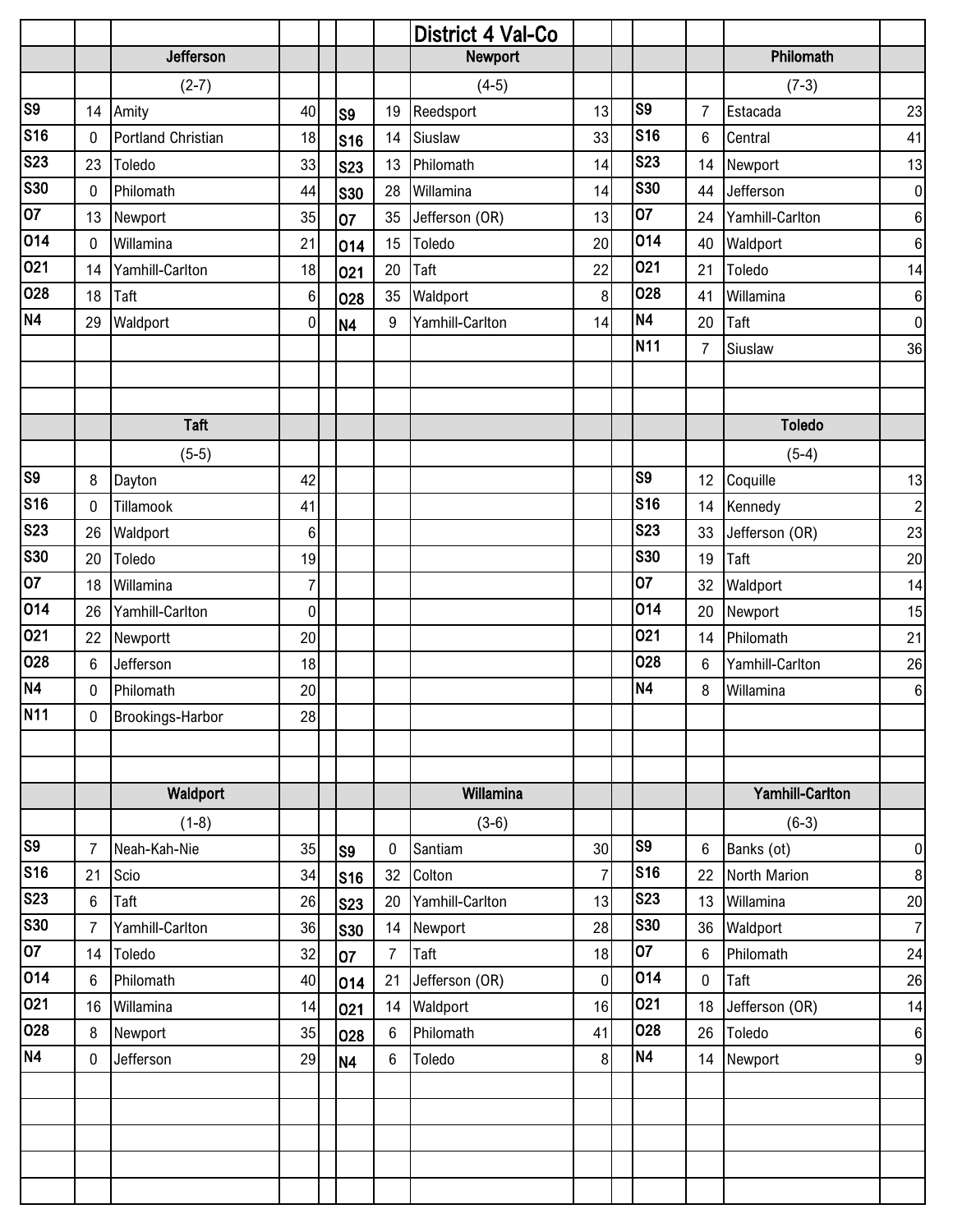|                       |                |                      |                |                |                | District 5 Sky-Em    |                |                 |                 |                      |           |
|-----------------------|----------------|----------------------|----------------|----------------|----------------|----------------------|----------------|-----------------|-----------------|----------------------|-----------|
|                       |                | <b>Creswell</b>      |                |                |                | <b>Elmira</b>        |                |                 |                 | Glide                |           |
|                       |                | $(0-9)$              |                |                |                | $(3-6)$              |                |                 |                 | $(5-4)$              |           |
| $\overline{\text{S}}$ |                | 14 Hidden Valley     | 15             | S <sub>9</sub> | 38             | Scappoose            | 43             | S <sub>9</sub>  | 14              | <b>Myrtle Point</b>  | $\pmb{0}$ |
| <b>S16</b>            | 36             | Myrtle Point         | 46             | <b>S16</b>     | $20\,$         | Bandon               | 28             | <b>S16</b>      | 10              | Douglas              | $\,6\,$   |
| <b>S23</b>            | 6 <sup>1</sup> | La Pine              | 26             | <b>S23</b>     | $\overline{7}$ | Marist               | 12             | <b>S23</b>      | $6\phantom{1}6$ | Sutherlin            | 18        |
| S30                   | $\overline{7}$ | <b>Junction City</b> | 46             | <b>S30</b>     | 23             | <b>Pleasant Hill</b> | 49             | <b>S30</b>      | 25              | La Pine              | 14        |
| $\overline{07}$       | 26             | Pleasant Hill        | 46             | 07             | 50             | Glide                | 19             | $\overline{07}$ | 19              | Elmira               | 50        |
| 014                   | 20             | Elmira               | 42             | 014            | 42             | Creswell             | 20             | 014             | $\,6\,$         | Marist               | 27        |
| 021                   | 14             | Marist               | 50             | 021            | 48             | Sutherlin            | 22             | 021             | $\pmb{0}$       | Junction City        | 50        |
| 028                   | 38             | Sutherlin            | 61             | 028            |                | 24 La Pine           | 36             | 028             | 17              | <b>Pleasant Hill</b> | 14        |
| N4                    | $\mathbf 0$    | Glide                | 45             | N <sub>4</sub> | 0              | Junction City        | 21             | <b>N4</b>       | 45              | Creswell             | $\pmb{0}$ |
|                       |                |                      |                |                |                |                      |                |                 |                 |                      |           |
|                       |                |                      |                |                |                |                      |                |                 |                 |                      |           |
|                       |                | <b>Junction City</b> |                |                |                |                      |                |                 |                 | La Pine              |           |
|                       |                | $(11-1)$             |                |                |                |                      |                |                 |                 | $(3-6)$              |           |
| S <sub>9</sub>        | 41             | <b>Sweet Home</b>    | 24             |                |                |                      |                | S <sub>9</sub>  | 0               | <b>Madras</b>        | $\bf 8$   |
| <b>S16</b>            | 49             | Cascade              | 20             |                |                |                      |                | <b>S16</b>      | 16              | Lakeview             | 24        |
| <b>S23</b>            | 22             | <b>Pleasant Hill</b> | 19             |                |                |                      |                | <b>S23</b>      | 26              | Creswell             | $\,6\,$   |
| <b>S30</b>            | 46             | Creswell             | $\overline{7}$ |                |                |                      |                | <b>S30</b>      | 14              | Glide                | 25        |
| $\overline{07}$       | 55             | Sutherlin            | 6              |                |                |                      |                | 07              | 36              | Marist               | 61        |
| 014                   | 48             | La Pine              | 6              |                |                |                      |                | 014             | 6               | Junction City        | 48        |
| 021                   | 50             | Glide                | $\overline{0}$ |                |                |                      |                | 021             | 35              | <b>Pleasant Hill</b> | 34        |
| 028                   | 41             | Marist               | 12             |                |                |                      |                | 028             | 36              | Elmira               | 24        |
| N4                    | 21             | Elmira               | $\overline{0}$ |                |                |                      |                | <b>N4</b>       | $\mathbf 0$     | Junction City        | 21        |
| <b>N11</b>            | 21             | <b>Hidden Valley</b> | $\overline{0}$ |                |                |                      |                |                 |                 |                      |           |
| N <sub>18</sub>       | 24             | Siuslaw              | 6              |                |                |                      |                |                 |                 |                      |           |
| <b>N25</b>            | $\overline{7}$ | Seaside (ot)         | 13             |                |                |                      |                |                 |                 |                      |           |
|                       |                |                      |                |                |                |                      |                |                 |                 |                      |           |
|                       |                |                      |                |                |                |                      |                |                 |                 |                      |           |
|                       |                | <b>Marist</b>        |                |                |                | <b>Pleasant Hill</b> |                |                 |                 | <b>Sutherlin</b>     |           |
|                       |                | $(7-3)$              |                |                |                | $(4-5)$              |                |                 |                 | $(3-6)$              |           |
| S <sub>9</sub>        | 18             | South Umpqua         | $6 \mid$       | S <sub>9</sub> | 19             | Siuslaw              | 28             | S <sub>9</sub>  | 12              | Douglas              | 13        |
| <b>S16</b>            |                | 24 St. Helens        | 13             | <b>S16</b>     | 27             | North Valley         | 41             | <b>S16</b>      | 6               | Reedsport            | 33        |
| <b>S23</b>            |                | 12 Elmira            | $\overline{7}$ | <b>S23</b>     | 19             | Junction City        | 22             | <b>S23</b>      | 18              | Glide                | $\,6\,$   |
| <b>S30</b>            |                | 14 Sutherlin         | 13             | <b>S30</b>     | 49             | Elmira               | 23             | <b>S30</b>      | 13              | Marist               | 14        |
| $\overline{07}$       | 61             | La Pine              | 36             | 07             | 46             | Creswell             | 26             | 07              | $6\phantom{1}6$ | Junction City        | 55        |
| 014                   | 27             | Glide                | $6 \mid$       | 014            | 55             | Sutherlin            | 28             | 014             | 28              | <b>Pleasant Hill</b> | 55        |
| 021                   | 50             | Creswell             | 14             | 021            | 34             | La Pine              | 35             | 021             | 22              | Elmira               | 48        |
| 028                   |                | 12 Junction City     | 41             | 028            | 14             | Glide                | 17             | 028             | 61              | Creswell             | 38        |
| N4                    | $\overline{7}$ | <b>Pleasant Hill</b> | 13             | <b>N4</b>      | 13             | Marist               | $\overline{7}$ | <b>N4</b>       | 20              | La Pine (ot)         | 14        |
| <b>N11</b>            | $\overline{7}$ | Henley               | 51             |                |                |                      |                |                 |                 |                      |           |
|                       |                |                      |                |                |                |                      |                |                 |                 |                      |           |
|                       |                |                      |                |                |                |                      |                |                 |                 |                      |           |
|                       |                |                      |                |                |                |                      |                |                 |                 |                      |           |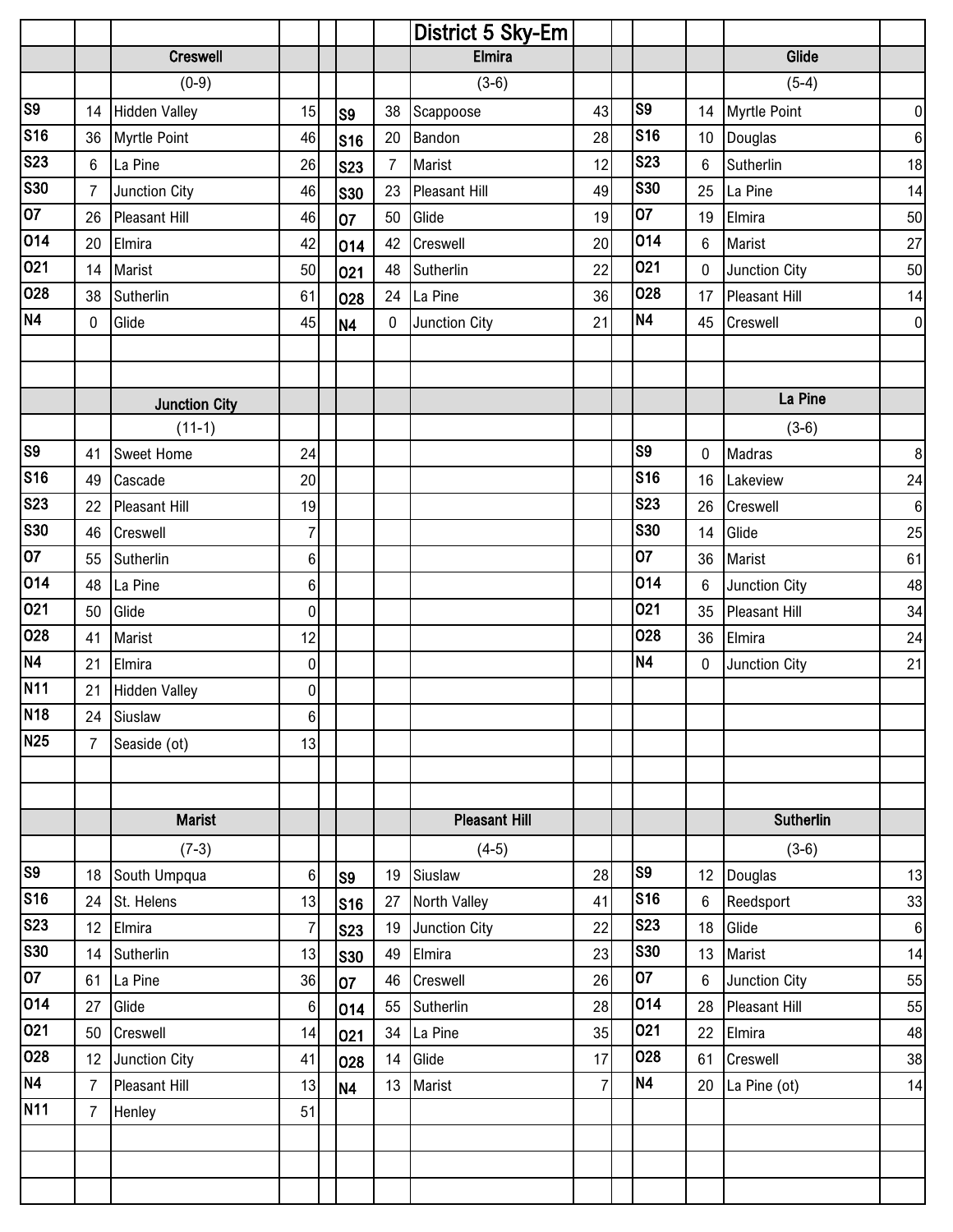|                         |              |                           |                |                |                | <b>District 6 Skyline</b> |                 |                |                  |                        |                  |
|-------------------------|--------------|---------------------------|----------------|----------------|----------------|---------------------------|-----------------|----------------|------------------|------------------------|------------------|
|                         |              | <b>Henley</b>             |                |                |                | <b>Hidden Valley</b>      |                 |                |                  | <b>Illionis Valley</b> |                  |
|                         |              | $(9-2)$                   |                |                |                | $(6-4)$                   |                 |                |                  | $(3-6)$                |                  |
| $\overline{\text{S2}}$  | 42           | Yreka (CA)                | 22             | S <sub>9</sub> | 15             | Creswell                  | 14              | S <sub>9</sub> | 0                | Brookings-Harbor       | 15               |
| $\overline{\text{S9}}$  | 24           | Burns                     | 39             | <b>S16</b>     | 6              | Brookings-Harbor          | 43              | <b>S16</b>     | 14               | Gold Beach             | 16               |
| S <sub>16</sub>         |              |                           |                | <b>S23</b>     | 30             | Rogue River               | $\overline{0}$  | <b>S23</b>     | 8                | North Valley           | 44               |
| <b>S23</b>              | 24           | Phoenix                   | 3              | <b>S30</b>     | $\overline{7}$ | Illinois Valley (ot)      | $\mathbf 0$     | <b>S30</b>     | 0                | <b>Hidden Valley</b>   | $(OT)$ 7         |
| <b>S30</b>              | 48           | Lakeview                  | 0              | 07             | 8              | Henley                    | 57              | 07             | 24               | Rogue River            | $\boldsymbol{6}$ |
| 07                      | 57           | <b>Hidden Valley</b>      | $\bf 8$        | 014            | $\pmb{0}$      | Lakeview                  | 21              | 014            | $\overline{7}$   | Phoenix                | $\pmb{0}$        |
| 014                     | 37           | North Valley              | $\mathbf 0$    | 021            | 27             | North Valley              | $6\phantom{.}$  | 021            | 12               | South Umpqua           | 19               |
| 021                     | 62           | Rogue River               | $\mathbf 0$    | 028            | 28             | Phoenix                   | 14              | 028            | 38               | Lakeview               | 36               |
| 028                     | 35           | South Umpqua              | 12             | <b>N4</b>      | 8              | South Umpqua              | $\mathbf 0$     | <b>N4</b>      | 8                | Henley                 | 42               |
| N4                      | 42           | <b>Illinois Valley</b>    | 8              | <b>N11</b>     | $\mathbf 0$    | Junction City             | 21              |                |                  |                        |                  |
| <b>N11</b>              | 51           | Marist                    | $\overline{7}$ |                |                |                           |                 |                |                  |                        |                  |
| <b>N18</b>              | 10           | <b>Brookings-Harbor</b>   | 21             |                |                |                           |                 |                |                  |                        |                  |
|                         |              |                           |                |                |                |                           |                 |                |                  |                        |                  |
|                         |              |                           |                |                |                |                           |                 |                |                  |                        |                  |
|                         |              | Lakeview                  |                |                |                |                           |                 |                |                  | <b>North Valley</b>    |                  |
|                         |              | $(3-5)$                   |                |                |                |                           |                 |                |                  | $(5-4)$                |                  |
| S <sub>9</sub>          | 0            | Modoc (CA)                | 16             |                |                |                           |                 | S <sub>9</sub> | 12               | Bandon                 | $\boldsymbol{6}$ |
| <b>S16</b>              | 24           | La Pine                   | 16             |                |                |                           |                 | <b>S16</b>     | 41               | <b>Pleasant Hill</b>   | $27\,$           |
| S <sub>23</sub>         | 13           | South Umpqua (2 ot)       | 19             |                |                |                           |                 | <b>S23</b>     | 44               | <b>Illinois Valley</b> | $\bf 8$          |
| $\overline{\text{S}}30$ | 0            | Henley                    | 48             |                |                |                           |                 | <b>S30</b>     | 16               | South Umpqua           | 19               |
| 07                      | 6            | North Valley              | 33             |                |                |                           |                 | 07             | 33               | Lakeview               | $\boldsymbol{6}$ |
| 014                     | 21           | <b>Hidden Valley</b>      | 0              |                |                |                           |                 | 014            | $\boldsymbol{0}$ | Henley                 | 37               |
| 021                     | 33           | Phoenix                   | 13             |                |                |                           |                 | 021            | $6\phantom{1}6$  | <b>Hidden Valley</b>   | 27               |
| 028                     | 36           | <b>Illinois Valley</b>    | 38             |                |                |                           |                 | 028            |                  | 47 Rogue River         | $\pmb{0}$        |
| N <sub>4</sub>          |              | Rogue River (canc., snow) |                |                |                |                           |                 | <b>N4</b>      | 0                | Phoenix                | $\boldsymbol{6}$ |
|                         |              |                           |                |                |                |                           |                 |                |                  |                        |                  |
|                         |              |                           |                |                |                |                           |                 |                |                  |                        |                  |
|                         |              | Phoenix                   |                |                |                | <b>Rogue River</b>        |                 |                |                  | South Umqpua           |                  |
|                         |              | $(3-5)$                   |                |                |                | $(0-8)$                   |                 |                |                  | $(5-4)$                |                  |
| S <sub>9</sub>          | 13           | Del Norte-CA              | $\overline{7}$ | S <sub>9</sub> | 0              | <b>Gold Beach</b>         | 48              | S9             | 6                | Marist                 | 18               |
| $\sqrt{\sqrt{S}}$ 16    |              |                           |                | <b>S16</b>     | 22             | Riddle                    | 23              | <b>S16</b>     | $6\phantom{1}6$  | Coquille               | 24               |
| <b>S23</b>              | $\mathbf{3}$ | Henley                    | 24             | <b>S23</b>     | 0              | <b>Hidden Valley</b>      | 30 <sup>1</sup> | <b>S23</b>     | 19               | Lakeview (2 ot)        | 13               |
| <b>S30</b>              | 19           | Rogue River               | 6              | <b>S30</b>     | 6              | Phoenix                   | 19              | <b>S30</b>     | 19               | North Valley           | 16               |
| 07                      | 6            | South Umpqua              | 9              | 07             | 6              | <b>Illinois Valley</b>    | 24              | 07             | 9                | Phoenix                | $\boldsymbol{6}$ |
| 014                     | $\mathbf 0$  | <b>Illinois Valley</b>    | $\overline{7}$ | 014            | $\bf{0}$       | South Umpqua              | 21              | 014            | 21               | Rogue River            | $\pmb{0}$        |
| 021                     | 13           | Lakeview                  | 33             | 021            | $\mathbf 0$    | Henley                    | 62              | 021            | 19               | <b>Illinois Valley</b> | 12               |
| 028                     | 14           | <b>Hidden Valley</b>      | 28             | 028            | $\mathbf 0$    | North Valley              | 47              | 028            | 12               | Henley                 | 35               |
| N <sub>4</sub>          | 6            | North Valley              | $\overline{0}$ | <b>N4</b>      |                | @Lakeview (canc., snow)   |                 | <b>N4</b>      | $\mathbf{0}$     | <b>Hidden Valley</b>   | $\, 8$           |
|                         |              |                           |                |                |                |                           |                 |                |                  |                        |                  |
|                         |              |                           |                |                |                |                           |                 |                |                  |                        |                  |
|                         |              |                           |                |                |                |                           |                 |                |                  |                        |                  |
|                         |              |                           |                |                |                |                           |                 |                |                  |                        |                  |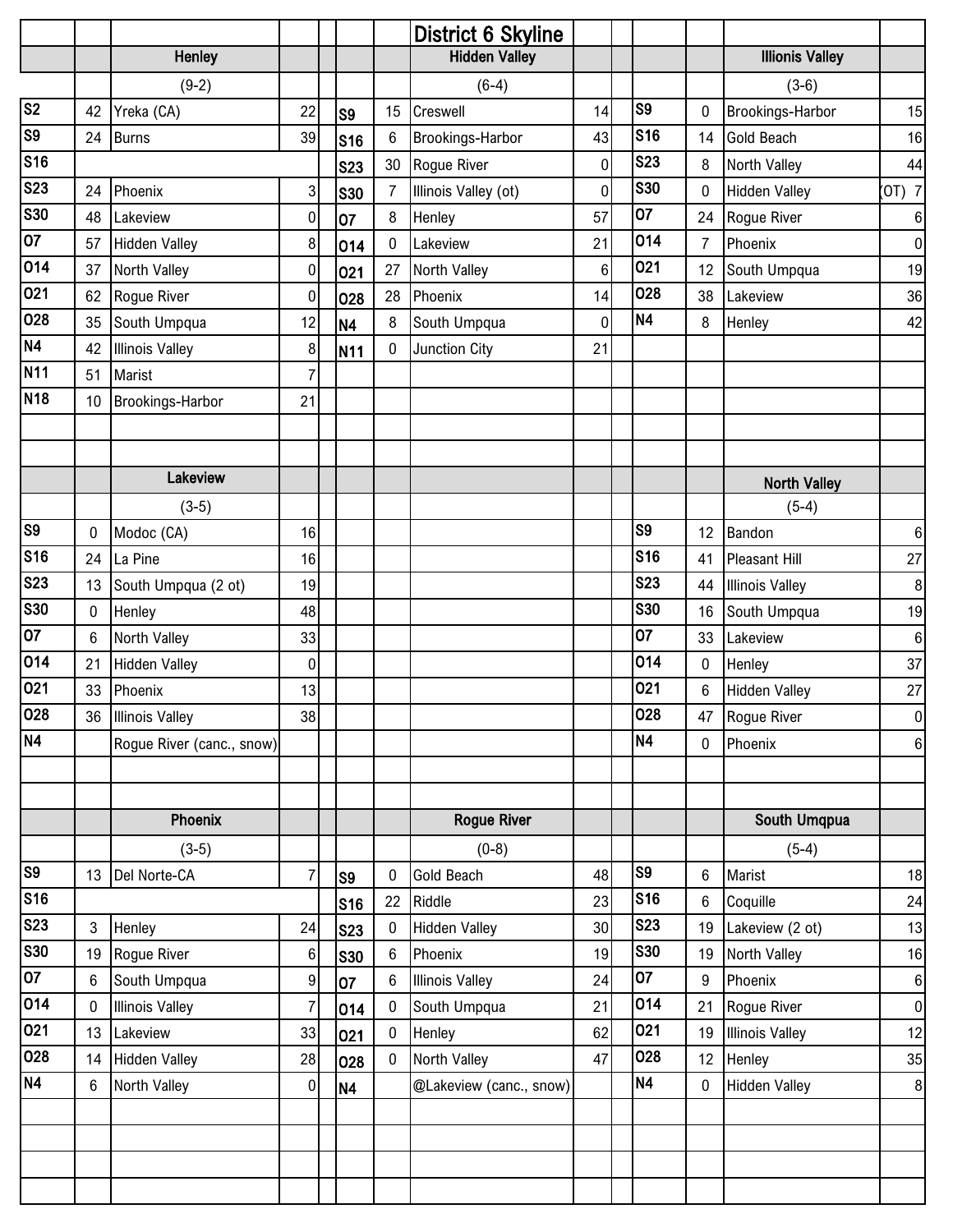| <b>Baker</b><br><b>Burns</b><br>$(5-4)$<br>$(8-2)$<br>$\overline{\text{S}}$<br>S9<br>$\overline{7}$<br>Emmett (ID)<br>Henley<br>21<br>39<br><b>S16</b><br><b>S16</b><br>Bishop Kelly (ID)<br>Nyssa<br>$6\phantom{.0}$<br>35<br>36<br><b>S23</b><br><b>S23</b><br>46<br><b>Grant Union</b><br>34<br>Emmett (ID)<br>6<br>S30<br><b>S30</b><br>Ontario<br>40<br>32<br>McLoughlin<br>19<br>$\overline{07}$<br>07<br>$\overline{3}$<br>Riverside<br>Vale (2 ot)<br>9<br>35<br>014<br>014<br>McLoughlin<br>Vale<br>12<br>$\mathbf 0$<br>35<br>021<br>021<br>Payette (ID)<br>27<br>Ontario<br>21<br>49<br>028<br>028<br>Riverside<br><b>Grant Union</b><br>13<br>10<br>35<br>N <sub>4</sub><br><b>N4</b><br>$\overline{7}$<br>$\overline{7}$<br><b>Baker</b><br>12<br><b>Burns</b><br><b>N11</b><br>Seaside<br>14<br><b>Grant Union</b><br>McLoughlin<br><b>Ontario</b><br>$(0-8)$<br>S <sub>9</sub><br>S <sub>2</sub><br>S <sub>2</sub><br>Redmond JV<br>Enterprise<br>18<br>44<br>$\overline{0}$<br>Fruitland-ID<br>$\mathbf 0$<br>49<br><b>S16</b><br>$\overline{\text{S}}9$<br>$\overline{7}$<br>12<br>Dayton (WA)<br>19<br>Weiser-ID<br>Crane<br>14<br>12<br>S <sub>9</sub><br><b>S23</b><br><b>S16</b><br>32<br>DeSales (WA)<br>13<br>6<br><b>Baker</b><br>46<br>33<br>La Grande<br><b>S16</b><br><b>S30</b><br><b>S23</b><br>Vale<br>Riverside<br>30<br>21<br>35<br>Riverside<br>44<br>$\mathbf 0$<br><b>S23</b><br>$\overline{07}$<br><b>S30</b><br><b>Baker</b><br>40<br><b>Burns</b><br>32<br>McLoughlin<br>48<br>$\mathbf 0$<br>7<br><b>S30</b><br>014<br>07<br>33<br><b>Grant Union</b><br>$\overline{0}$<br>6<br>Ontario<br>48<br>07<br>021<br>014<br>Vale<br>$\overline{0}$<br>8<br>39<br>12<br><b>Baker</b><br><b>Grant Union</b><br>33<br>014<br>028<br>021<br>35<br>34 Riverside<br><b>Burns</b><br>$\mathbf 0$<br><b>Burns</b><br>14<br>14<br>021<br><b>N4</b><br>028<br>Vale (ot)<br>28<br>028<br><b>N11</b><br>N <sub>4</sub><br>14 Ontario (ot)<br>20 McLoughlin (ot)<br>20<br>N4 | 24<br>26<br>16<br>$\,6\,$<br>21<br>10<br>14<br>$\pmb{0}$<br>12<br>33 |
|-------------------------------------------------------------------------------------------------------------------------------------------------------------------------------------------------------------------------------------------------------------------------------------------------------------------------------------------------------------------------------------------------------------------------------------------------------------------------------------------------------------------------------------------------------------------------------------------------------------------------------------------------------------------------------------------------------------------------------------------------------------------------------------------------------------------------------------------------------------------------------------------------------------------------------------------------------------------------------------------------------------------------------------------------------------------------------------------------------------------------------------------------------------------------------------------------------------------------------------------------------------------------------------------------------------------------------------------------------------------------------------------------------------------------------------------------------------------------------------------------------------------------------------------------------------------------------------------------------------------------------------------------------------------------------------------------------------------------------------------------------------------------------------------------------------------------------------------------------------------------------------------------------------------------------------------------------------------------------------------------|----------------------------------------------------------------------|
|                                                                                                                                                                                                                                                                                                                                                                                                                                                                                                                                                                                                                                                                                                                                                                                                                                                                                                                                                                                                                                                                                                                                                                                                                                                                                                                                                                                                                                                                                                                                                                                                                                                                                                                                                                                                                                                                                                                                                                                                 |                                                                      |
|                                                                                                                                                                                                                                                                                                                                                                                                                                                                                                                                                                                                                                                                                                                                                                                                                                                                                                                                                                                                                                                                                                                                                                                                                                                                                                                                                                                                                                                                                                                                                                                                                                                                                                                                                                                                                                                                                                                                                                                                 |                                                                      |
|                                                                                                                                                                                                                                                                                                                                                                                                                                                                                                                                                                                                                                                                                                                                                                                                                                                                                                                                                                                                                                                                                                                                                                                                                                                                                                                                                                                                                                                                                                                                                                                                                                                                                                                                                                                                                                                                                                                                                                                                 |                                                                      |
|                                                                                                                                                                                                                                                                                                                                                                                                                                                                                                                                                                                                                                                                                                                                                                                                                                                                                                                                                                                                                                                                                                                                                                                                                                                                                                                                                                                                                                                                                                                                                                                                                                                                                                                                                                                                                                                                                                                                                                                                 |                                                                      |
|                                                                                                                                                                                                                                                                                                                                                                                                                                                                                                                                                                                                                                                                                                                                                                                                                                                                                                                                                                                                                                                                                                                                                                                                                                                                                                                                                                                                                                                                                                                                                                                                                                                                                                                                                                                                                                                                                                                                                                                                 |                                                                      |
|                                                                                                                                                                                                                                                                                                                                                                                                                                                                                                                                                                                                                                                                                                                                                                                                                                                                                                                                                                                                                                                                                                                                                                                                                                                                                                                                                                                                                                                                                                                                                                                                                                                                                                                                                                                                                                                                                                                                                                                                 |                                                                      |
|                                                                                                                                                                                                                                                                                                                                                                                                                                                                                                                                                                                                                                                                                                                                                                                                                                                                                                                                                                                                                                                                                                                                                                                                                                                                                                                                                                                                                                                                                                                                                                                                                                                                                                                                                                                                                                                                                                                                                                                                 |                                                                      |
|                                                                                                                                                                                                                                                                                                                                                                                                                                                                                                                                                                                                                                                                                                                                                                                                                                                                                                                                                                                                                                                                                                                                                                                                                                                                                                                                                                                                                                                                                                                                                                                                                                                                                                                                                                                                                                                                                                                                                                                                 |                                                                      |
|                                                                                                                                                                                                                                                                                                                                                                                                                                                                                                                                                                                                                                                                                                                                                                                                                                                                                                                                                                                                                                                                                                                                                                                                                                                                                                                                                                                                                                                                                                                                                                                                                                                                                                                                                                                                                                                                                                                                                                                                 |                                                                      |
|                                                                                                                                                                                                                                                                                                                                                                                                                                                                                                                                                                                                                                                                                                                                                                                                                                                                                                                                                                                                                                                                                                                                                                                                                                                                                                                                                                                                                                                                                                                                                                                                                                                                                                                                                                                                                                                                                                                                                                                                 |                                                                      |
|                                                                                                                                                                                                                                                                                                                                                                                                                                                                                                                                                                                                                                                                                                                                                                                                                                                                                                                                                                                                                                                                                                                                                                                                                                                                                                                                                                                                                                                                                                                                                                                                                                                                                                                                                                                                                                                                                                                                                                                                 |                                                                      |
|                                                                                                                                                                                                                                                                                                                                                                                                                                                                                                                                                                                                                                                                                                                                                                                                                                                                                                                                                                                                                                                                                                                                                                                                                                                                                                                                                                                                                                                                                                                                                                                                                                                                                                                                                                                                                                                                                                                                                                                                 |                                                                      |
|                                                                                                                                                                                                                                                                                                                                                                                                                                                                                                                                                                                                                                                                                                                                                                                                                                                                                                                                                                                                                                                                                                                                                                                                                                                                                                                                                                                                                                                                                                                                                                                                                                                                                                                                                                                                                                                                                                                                                                                                 |                                                                      |
|                                                                                                                                                                                                                                                                                                                                                                                                                                                                                                                                                                                                                                                                                                                                                                                                                                                                                                                                                                                                                                                                                                                                                                                                                                                                                                                                                                                                                                                                                                                                                                                                                                                                                                                                                                                                                                                                                                                                                                                                 |                                                                      |
|                                                                                                                                                                                                                                                                                                                                                                                                                                                                                                                                                                                                                                                                                                                                                                                                                                                                                                                                                                                                                                                                                                                                                                                                                                                                                                                                                                                                                                                                                                                                                                                                                                                                                                                                                                                                                                                                                                                                                                                                 |                                                                      |
|                                                                                                                                                                                                                                                                                                                                                                                                                                                                                                                                                                                                                                                                                                                                                                                                                                                                                                                                                                                                                                                                                                                                                                                                                                                                                                                                                                                                                                                                                                                                                                                                                                                                                                                                                                                                                                                                                                                                                                                                 |                                                                      |
|                                                                                                                                                                                                                                                                                                                                                                                                                                                                                                                                                                                                                                                                                                                                                                                                                                                                                                                                                                                                                                                                                                                                                                                                                                                                                                                                                                                                                                                                                                                                                                                                                                                                                                                                                                                                                                                                                                                                                                                                 | 53                                                                   |
|                                                                                                                                                                                                                                                                                                                                                                                                                                                                                                                                                                                                                                                                                                                                                                                                                                                                                                                                                                                                                                                                                                                                                                                                                                                                                                                                                                                                                                                                                                                                                                                                                                                                                                                                                                                                                                                                                                                                                                                                 | 47                                                                   |
|                                                                                                                                                                                                                                                                                                                                                                                                                                                                                                                                                                                                                                                                                                                                                                                                                                                                                                                                                                                                                                                                                                                                                                                                                                                                                                                                                                                                                                                                                                                                                                                                                                                                                                                                                                                                                                                                                                                                                                                                 | 49                                                                   |
|                                                                                                                                                                                                                                                                                                                                                                                                                                                                                                                                                                                                                                                                                                                                                                                                                                                                                                                                                                                                                                                                                                                                                                                                                                                                                                                                                                                                                                                                                                                                                                                                                                                                                                                                                                                                                                                                                                                                                                                                 | 20                                                                   |
|                                                                                                                                                                                                                                                                                                                                                                                                                                                                                                                                                                                                                                                                                                                                                                                                                                                                                                                                                                                                                                                                                                                                                                                                                                                                                                                                                                                                                                                                                                                                                                                                                                                                                                                                                                                                                                                                                                                                                                                                 | 19                                                                   |
|                                                                                                                                                                                                                                                                                                                                                                                                                                                                                                                                                                                                                                                                                                                                                                                                                                                                                                                                                                                                                                                                                                                                                                                                                                                                                                                                                                                                                                                                                                                                                                                                                                                                                                                                                                                                                                                                                                                                                                                                 |                                                                      |
|                                                                                                                                                                                                                                                                                                                                                                                                                                                                                                                                                                                                                                                                                                                                                                                                                                                                                                                                                                                                                                                                                                                                                                                                                                                                                                                                                                                                                                                                                                                                                                                                                                                                                                                                                                                                                                                                                                                                                                                                 | $\,6$                                                                |
|                                                                                                                                                                                                                                                                                                                                                                                                                                                                                                                                                                                                                                                                                                                                                                                                                                                                                                                                                                                                                                                                                                                                                                                                                                                                                                                                                                                                                                                                                                                                                                                                                                                                                                                                                                                                                                                                                                                                                                                                 | 49                                                                   |
|                                                                                                                                                                                                                                                                                                                                                                                                                                                                                                                                                                                                                                                                                                                                                                                                                                                                                                                                                                                                                                                                                                                                                                                                                                                                                                                                                                                                                                                                                                                                                                                                                                                                                                                                                                                                                                                                                                                                                                                                 | 34                                                                   |
|                                                                                                                                                                                                                                                                                                                                                                                                                                                                                                                                                                                                                                                                                                                                                                                                                                                                                                                                                                                                                                                                                                                                                                                                                                                                                                                                                                                                                                                                                                                                                                                                                                                                                                                                                                                                                                                                                                                                                                                                 | 14                                                                   |
|                                                                                                                                                                                                                                                                                                                                                                                                                                                                                                                                                                                                                                                                                                                                                                                                                                                                                                                                                                                                                                                                                                                                                                                                                                                                                                                                                                                                                                                                                                                                                                                                                                                                                                                                                                                                                                                                                                                                                                                                 |                                                                      |
|                                                                                                                                                                                                                                                                                                                                                                                                                                                                                                                                                                                                                                                                                                                                                                                                                                                                                                                                                                                                                                                                                                                                                                                                                                                                                                                                                                                                                                                                                                                                                                                                                                                                                                                                                                                                                                                                                                                                                                                                 |                                                                      |
| Riverside<br>Vale                                                                                                                                                                                                                                                                                                                                                                                                                                                                                                                                                                                                                                                                                                                                                                                                                                                                                                                                                                                                                                                                                                                                                                                                                                                                                                                                                                                                                                                                                                                                                                                                                                                                                                                                                                                                                                                                                                                                                                               |                                                                      |
| $(2-7)$<br>$(7-4)$                                                                                                                                                                                                                                                                                                                                                                                                                                                                                                                                                                                                                                                                                                                                                                                                                                                                                                                                                                                                                                                                                                                                                                                                                                                                                                                                                                                                                                                                                                                                                                                                                                                                                                                                                                                                                                                                                                                                                                              |                                                                      |
| $\overline{\text{S}}$<br>S <sub>2</sub><br>New Plymouth (ID)<br>10 Heppner<br>13<br>35                                                                                                                                                                                                                                                                                                                                                                                                                                                                                                                                                                                                                                                                                                                                                                                                                                                                                                                                                                                                                                                                                                                                                                                                                                                                                                                                                                                                                                                                                                                                                                                                                                                                                                                                                                                                                                                                                                          | $\,8\,$                                                              |
| S16<br>S <sub>9</sub><br>Nyssa<br>28<br>13 Weston-McEwen<br>34                                                                                                                                                                                                                                                                                                                                                                                                                                                                                                                                                                                                                                                                                                                                                                                                                                                                                                                                                                                                                                                                                                                                                                                                                                                                                                                                                                                                                                                                                                                                                                                                                                                                                                                                                                                                                                                                                                                                  | $\boldsymbol{0}$                                                     |
| <b>S23</b><br><b>S16</b><br>Weiser (ID)<br>18<br>20<br>Ontario<br>44                                                                                                                                                                                                                                                                                                                                                                                                                                                                                                                                                                                                                                                                                                                                                                                                                                                                                                                                                                                                                                                                                                                                                                                                                                                                                                                                                                                                                                                                                                                                                                                                                                                                                                                                                                                                                                                                                                                            | 28                                                                   |
| S30<br><b>S23</b><br><b>Grant Union</b><br>$\overline{0}$<br>35<br>McLoughlin<br>30                                                                                                                                                                                                                                                                                                                                                                                                                                                                                                                                                                                                                                                                                                                                                                                                                                                                                                                                                                                                                                                                                                                                                                                                                                                                                                                                                                                                                                                                                                                                                                                                                                                                                                                                                                                                                                                                                                             | 21                                                                   |
| $\overline{07}$<br><b>S30</b><br>35<br>21<br><b>Burns</b>                                                                                                                                                                                                                                                                                                                                                                                                                                                                                                                                                                                                                                                                                                                                                                                                                                                                                                                                                                                                                                                                                                                                                                                                                                                                                                                                                                                                                                                                                                                                                                                                                                                                                                                                                                                                                                                                                                                                       |                                                                      |
| 014<br>07<br>28 Pendleton JV<br>Baker (2 ot)<br>$6 \mid$<br>$\mathbf{3}$                                                                                                                                                                                                                                                                                                                                                                                                                                                                                                                                                                                                                                                                                                                                                                                                                                                                                                                                                                                                                                                                                                                                                                                                                                                                                                                                                                                                                                                                                                                                                                                                                                                                                                                                                                                                                                                                                                                        | $9\,$                                                                |
| 021<br>014<br>34<br><b>Burns</b><br>14 McLoughlin<br>$10$                                                                                                                                                                                                                                                                                                                                                                                                                                                                                                                                                                                                                                                                                                                                                                                                                                                                                                                                                                                                                                                                                                                                                                                                                                                                                                                                                                                                                                                                                                                                                                                                                                                                                                                                                                                                                                                                                                                                       | 35                                                                   |
| 028<br>021<br><b>Baker</b><br>13<br><b>Grant Union</b><br>10 <sup>°</sup><br>39                                                                                                                                                                                                                                                                                                                                                                                                                                                                                                                                                                                                                                                                                                                                                                                                                                                                                                                                                                                                                                                                                                                                                                                                                                                                                                                                                                                                                                                                                                                                                                                                                                                                                                                                                                                                                                                                                                                 | $\bf 8$                                                              |
| N4<br>028<br>8<br>Vale<br>35<br>34<br>Ontario (ot)                                                                                                                                                                                                                                                                                                                                                                                                                                                                                                                                                                                                                                                                                                                                                                                                                                                                                                                                                                                                                                                                                                                                                                                                                                                                                                                                                                                                                                                                                                                                                                                                                                                                                                                                                                                                                                                                                                                                              | 28                                                                   |
| <b>N4</b><br>Riverside<br>35                                                                                                                                                                                                                                                                                                                                                                                                                                                                                                                                                                                                                                                                                                                                                                                                                                                                                                                                                                                                                                                                                                                                                                                                                                                                                                                                                                                                                                                                                                                                                                                                                                                                                                                                                                                                                                                                                                                                                                    | $\bf 8$                                                              |
| <b>N11</b><br>Central<br>21                                                                                                                                                                                                                                                                                                                                                                                                                                                                                                                                                                                                                                                                                                                                                                                                                                                                                                                                                                                                                                                                                                                                                                                                                                                                                                                                                                                                                                                                                                                                                                                                                                                                                                                                                                                                                                                                                                                                                                     | 14                                                                   |
| <b>N18</b><br>Astoria<br>20                                                                                                                                                                                                                                                                                                                                                                                                                                                                                                                                                                                                                                                                                                                                                                                                                                                                                                                                                                                                                                                                                                                                                                                                                                                                                                                                                                                                                                                                                                                                                                                                                                                                                                                                                                                                                                                                                                                                                                     | 21                                                                   |
|                                                                                                                                                                                                                                                                                                                                                                                                                                                                                                                                                                                                                                                                                                                                                                                                                                                                                                                                                                                                                                                                                                                                                                                                                                                                                                                                                                                                                                                                                                                                                                                                                                                                                                                                                                                                                                                                                                                                                                                                 |                                                                      |
|                                                                                                                                                                                                                                                                                                                                                                                                                                                                                                                                                                                                                                                                                                                                                                                                                                                                                                                                                                                                                                                                                                                                                                                                                                                                                                                                                                                                                                                                                                                                                                                                                                                                                                                                                                                                                                                                                                                                                                                                 |                                                                      |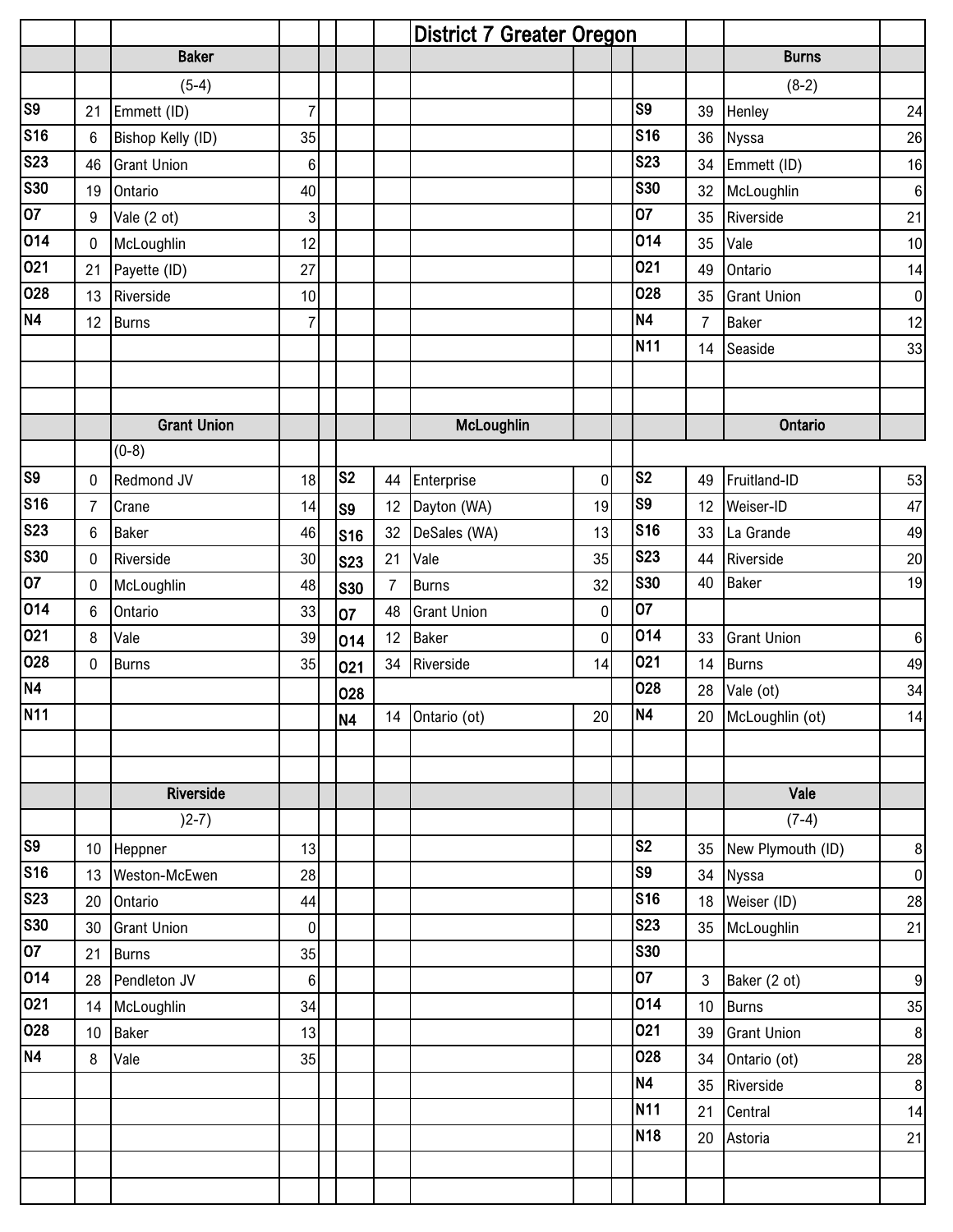|                       |                | District 8          |             |                |                 | <b>Captial League</b> |                |                |                |                     |                 |
|-----------------------|----------------|---------------------|-------------|----------------|-----------------|-----------------------|----------------|----------------|----------------|---------------------|-----------------|
|                       |                | Cascade             |             |                |                 | <b>Central</b>        |                |                |                | <b>Molalla</b>      |                 |
|                       |                | $(6-3)$             |             |                |                 | $(9-1)$               |                |                |                | $(9-2)$             |                 |
| S <sub>9</sub>        | 28             | Tillamook           | 12          | S <sub>9</sub> | 23              | Astoria               | 14             | S <sub>9</sub> | $\overline{7}$ | Gladstone           | $\mathbf 0$     |
| S16                   | 20             | Junction City       | 49          | <b>S16</b>     | 41              | Philomath             | $\,6$          | <b>S16</b>     | 14             | Scappoose           | $\pmb{0}$       |
| <b>S23</b>            | 34             | Stayton             | $\pmb{0}$   | <b>S23</b>     |                 | 14 Sweet Home         | $6\phantom{.}$ | <b>S23</b>     | 21             | Woodburn            | $6\phantom{1}6$ |
| <b>S30</b>            | 14             | Central             | 45          | <b>S30</b>     | 45              | Cascade               | 14             | <b>S30</b>     | 41             | North Marion        | 18              |
| $\overline{07}$       | 19             | Woodburn            | 6           | 07             | 45              | <b>Madras</b>         | $\overline{7}$ | 07             | 31             | <b>Sweet Home</b>   | $\overline{7}$  |
| 014                   | 13             | <b>Sweet Home</b>   | 7           | 014            | 45              | North Marion          | 14             | 014            | 35             | Stayton             | $\overline{7}$  |
| 021                   | 8              | Molalla             | 36          | 021            | 42              | Stayton               | 13             | 021            | 36             | Cascade             | 8               |
| 028                   | 48             | La Salle            | 33          | 028            | 24              | Molalla               | 19             | 028            | 19             | Central             | 24              |
| N <sub>4</sub>        | 31             | North Marion        | $\pmb{0}$   | <b>N4</b>      | 38              | Woodburn              | 12             | <b>N4</b>      | 63             | The Dalles          | $6\phantom{1}6$ |
|                       |                |                     |             | N11            | 14              | Vale                  | 21             | <b>N11</b>     | 28             | The Dalles          | $\mathbf 0$     |
|                       |                |                     |             |                |                 |                       |                | <b>N18</b>     | 7              | Seaside             | 36              |
|                       |                |                     |             |                |                 |                       |                |                |                |                     |                 |
|                       |                |                     |             |                |                 |                       |                |                |                |                     |                 |
|                       |                | <b>North Marion</b> |             |                |                 |                       |                |                |                | <b>Sisters</b>      |                 |
|                       |                | $(1-8)$             |             |                |                 |                       |                |                |                | $(8-1)$             |                 |
| $\overline{\text{S}}$ | 6              | La Salle            | 37          |                |                 |                       |                | S <sub>9</sub> | 26             | Gervais             | 12              |
| S16                   | 8              | Yamhill-Carlton     | 22          |                |                 |                       |                | <b>S16</b>     | 8              | Santiam             | 38              |
| <b>S23</b>            | $\mathbf 0$    | Gladstone           | 35          |                |                 |                       |                | <b>S23</b>     | 40             | Mountain View JV    | 22              |
| <b>S30</b>            | 18             | Molalla             | 41          |                |                 |                       |                | <b>S30</b>     | 34             | Bend JV             | 20              |
| 07                    | 16             | Stayton             | 8           |                |                 |                       |                | 07             | 34             | mcKenzie            | 28              |
| 014                   | 14             | Central             | 45          |                |                 |                       |                | 014            | 34             | Gilchrist           | $6\phantom{a}$  |
| 021                   |                | 14 Woodburn (2 ot)  | 20          |                |                 |                       |                | 021            |                | 44 Crook County JV  | 19              |
| 028                   | $\overline{0}$ | <b>Sweet Home</b>   | 37          |                |                 |                       |                | 028            |                | 36 Oakridge         | $\mathbf 0$     |
| N4                    | $\mathbf 0$    | Cascade             | 31          |                |                 |                       |                | N <sub>4</sub> |                | 14 Redmond JV       | $\pmb{0}$       |
|                       |                |                     |             |                |                 |                       |                |                |                |                     |                 |
|                       |                |                     |             |                |                 |                       |                |                |                |                     |                 |
|                       |                | <b>Stayton</b>      |             |                |                 | <b>Sweet Home</b>     |                |                |                | Woodbuirn           |                 |
|                       |                | $(1-8)$             |             |                |                 | $(3-6)$               |                |                |                | $(2-7)$             |                 |
| S <sub>9</sub>        | 12             | Clatskanie          | 28          | S <sub>9</sub> | 24              | Junction City         | 41             | S <sub>9</sub> | $\mathbf{0}$   | Sherwood            | 28              |
| <b>S16</b>            | $\mathbf 0$    | Sherwood            | 27          | <b>S16</b>     | $\mathbf 0$     | Seaside               | 22             | <b>S16</b>     | 7              | Gladstone           | 27              |
| <b>S23</b>            | $\mathbf 0$    | Cascade             | 34          | <b>S23</b>     | $6\phantom{.0}$ | Central               | 14             | <b>S23</b>     | 6              | Molalla             | 21              |
| <b>S30</b>            | 33             | Portland Christian  | $\mathbf 0$ | <b>S30</b>     | 21              | Woodburn              | $\overline{7}$ | <b>S30</b>     | $\overline{7}$ | <b>Sweet Home</b>   | 21              |
| $\overline{07}$       | 8              | North Marion        | 16          | 07             | $\overline{7}$  | Molalla               | 31             | 07             | 6              | Cascade             | 19              |
| 014                   | $\overline{7}$ | Molalla             | 35          | 014            | $\overline{7}$  | Cascade               | 13             | 014            |                | 14 Estacada         | 34              |
| 021                   | 13             | Central             | 42          | 021            | 13              | Sherwood              | 21             | 021            | 20             | <b>North Marion</b> | 14              |
| 028                   | $\mathbf 0$    | Woodburn            | 27          | 028            | 37              | North Marion          | $\pmb{0}$      | 028            | 27             | Stayton             | $\mathbf 0$     |
| N4                    | $\overline{7}$ | <b>Sweet Home</b>   | 34          | <b>N4</b>      |                 | 34 Stayton            | $\overline{7}$ | <b>N4</b>      |                | 12 Central          | 38              |